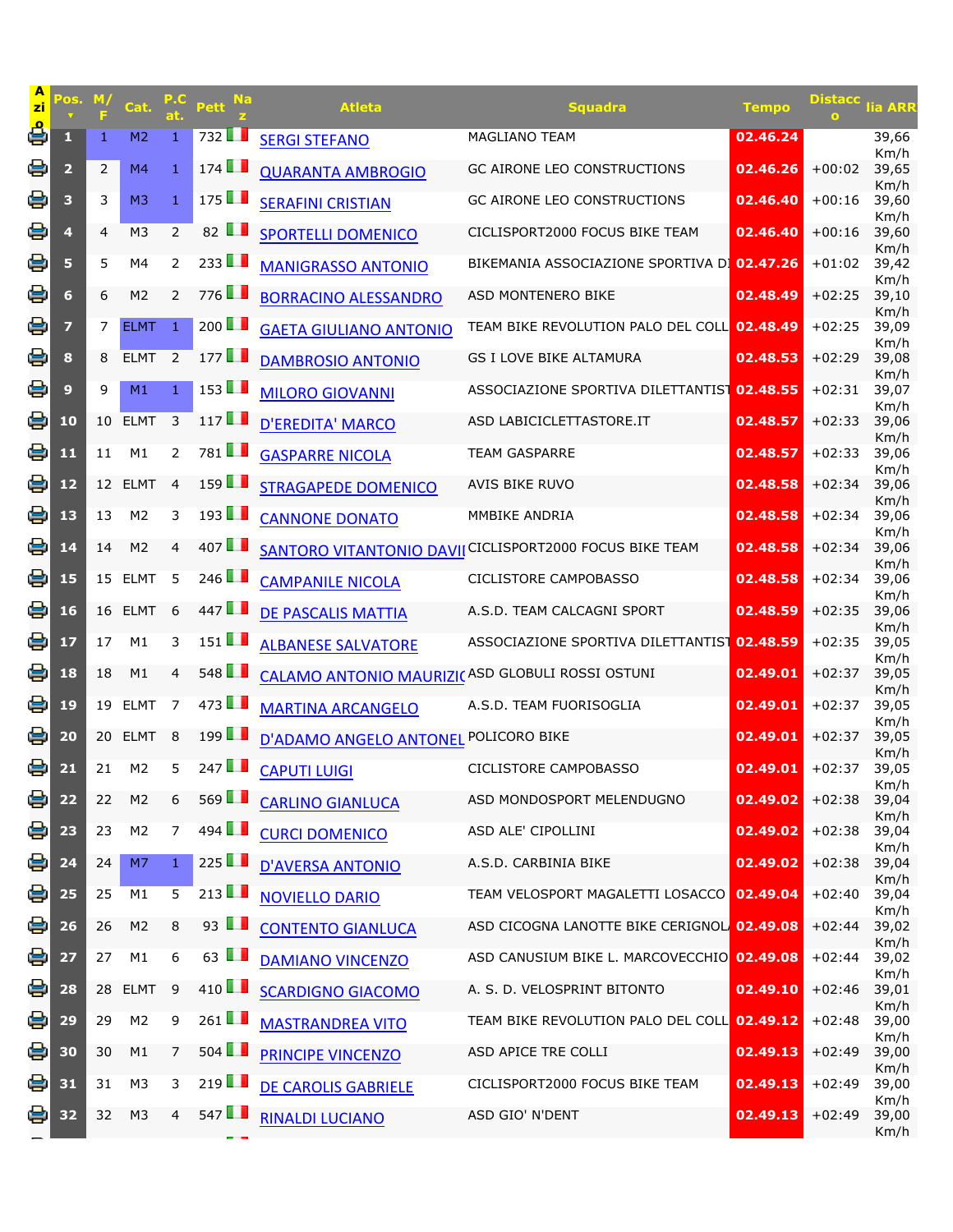| e | 33 |    | 33 ELMT 10     |                | 763                  | <b>SALVATORE VITO</b>      | U.C.D RIONERO IL VELOCIFERO                    | 02.49.14 | $+02:50$ | 39,00<br>Km/h |
|---|----|----|----------------|----------------|----------------------|----------------------------|------------------------------------------------|----------|----------|---------------|
| e | 34 |    | 34 ELMT 11     |                | 453 $\Box$           | <b>FRANCAVILLA MATTEO</b>  | A.S.D. TEAM EUROBIKE                           | 02.49.15 | $+02:51$ | 38,99<br>Km/h |
| 용 | 35 | 35 | M <sub>2</sub> | 10             | 135                  | <b>MARUCCIO GIANLUCA</b>   | ASS. SPORT. DILETT. BICI CLUB OSTUNI 02.49.15  |          | $+02:51$ | 38,99<br>Km/h |
| e | 36 | 36 | M <sub>2</sub> | 11             | 442                  | <b>RIZZO MARCO</b>         | A.S.D. MESAGNE ON BIKE                         | 02.49.15 | $+02:51$ | 38,99<br>Km/h |
| 을 | 37 | 37 | M4             | 3              | 58 <b>1</b>          | <b>PRIANO GIUSEPPE</b>     | A.S.D.TEAM BIKE MATERA                         | 02.49.15 | $+02:51$ | 38,99<br>Km/h |
| 용 | 38 | 38 | M <sub>2</sub> | 12             | 123                  | <b>MASIELLO FABIO</b>      | ASD PEDALE ELETTRICO                           | 02.49.15 | $+02:51$ | 38,99<br>Km/h |
| 을 | 39 | 39 | M <sub>2</sub> | 13             | $195$ $\Box$         | <b>MAGGESE MICHELE</b>     | MMBIKE ANDRIA                                  | 02.49.16 | $+02:52$ | 38,99<br>Km/h |
| e | 40 | 40 | ELMT 12        |                | 684                  | <b>BISCONTI ALESSANDRO</b> | CICLISTI VALLE DELLA CUPA                      | 02.49.16 | $+02:52$ | 38,99<br>Km/h |
| e | 41 |    | 41 ELMT 13     |                | 638                  | <b>BOLOGNA YURI</b>        | B'TWIN RACING TEAM DECATHLON ITALI 02.49.18    |          | $+02:54$ | 38,98<br>Km/h |
| 을 | 42 | 42 | M <sub>2</sub> | 14             | 66 $\Box$            | DI NUNNO VALERIO           | ASD CANUSIUM BIKE L. MARCOVECCHIO 02.49.18     |          | $+02:54$ | 38,98<br>Km/h |
| 을 | 43 | 43 | M4             | $\overline{4}$ | 658 $\blacksquare$   | <b>LADDOMADA MICHELE</b>   | BIKEMANIA ASSOCIAZIONE SPORTIVA DI 02.49.21    |          | $+02:57$ | 38,97<br>Km/h |
| e | 44 | 44 | <b>ELMT</b>    | 14             | 168                  | <b>FRANCO LUIGI</b>        | <b>GC AIRONE LEO CONSTRUCTIONS</b>             | 02.49.24 | $+03:00$ | 38,96<br>Km/h |
| 을 | 45 | 45 | M4             | 5              | 677                  | <b>ROMANELLI MARTINO</b>   | CICLISPORT2000 FOCUS BIKE TEAM                 | 02.49.27 | $+03:03$ | 38,95<br>Km/h |
| e | 46 | 46 | M1             | 8              | 94 $\Box$            | <b>LANOTTE MATTEO</b>      | ASD CICOGNA LANOTTE BIKE CERIGNOL 02.49.29     |          | $+03:05$ | 38,94<br>Km/h |
| 을 | 47 | 47 | M <sub>2</sub> | 15             | 84 $\blacksquare$    | <b>TRANI DOMENICO</b>      | CICLISPORT2000 FOCUS BIKE TEAM                 | 02.49.30 | $+03:06$ | 38,94<br>Km/h |
| e | 48 | 48 | M <sub>2</sub> | 16             | 192                  | <b>ANTOLINI RAFFAELE</b>   | MMBIKE ANDRIA                                  | 02.49.32 | $+03:08$ | 38,93<br>Km/h |
| e | 49 | 49 | M <sub>5</sub> | $\mathbf{1}$   | 227                  | <b>LANZILOTTI VITTORIO</b> | A.S.D. CARBINIA BIKE                           | 02.49.40 | $+03:16$ | 38,90<br>Km/h |
| 용 | 50 | 50 | M4             | 6              | 699                  | <b>MARTINA ANDREA</b>      | <b>GC AIRONE LEO CONSTRUCTIONS</b>             | 02.49.42 | $+03:18$ | 38,89<br>Km/h |
| 을 | 51 | 51 | M <sub>3</sub> | 5              | 97 $\blacksquare$    | <b>RUBINO LEONARDO</b>     | ASD CICOGNA LANOTTE BIKE CERIGNOL 02.49.43     |          | $+03:19$ | 38,89<br>Km/h |
| e | 52 | 52 | M <sub>2</sub> | 17             | 528                  | <b>CATUCCI GIUSEPPE</b>    | ASD CICLISTI DEL POLLINO                       | 02.49.46 | $+03:22$ | 38,87<br>Km/h |
| 을 | 53 | 53 | M1             | 9              | 759LL                | <b>BRUNO VITO</b>          | TEAM VELOSPORT MAGALETTI LOSACCO               | 02.49.48 | $+03:24$ | 38,87<br>Km/h |
| 용 | 54 |    | 54 ELMT 15     |                | 636 $\Box$           | <b>TEDONE GRAZIANO</b>     | AVIS BIKE RUVO                                 | 02.49.48 | $+03:24$ | 38,87<br>Km/h |
| 볼 | 55 | 55 | M <sub>2</sub> | 18             | $191$ $\blacksquare$ | <b>MURAGLIA GIUSEPPE</b>   | MMBIKE ANDRIA                                  | 02.49.49 | $+03:25$ | 38,87<br>Km/h |
| 8 | 56 | 56 | M <sub>2</sub> | 19             | 424                  | <b>MELE PIER FRANCESCO</b> | A.S.D. A. NARDUCCI TEAM EDIL LUIGI CO 02.50.02 |          | $+03:38$ | 38,81<br>Km/h |
| e | 57 | 57 | M <sub>5</sub> | $\overline{2}$ | 68 <b>1</b>          | <b>PARADISO GIUSEPPE</b>   | ASD CANUSIUM BIKE L. MARCOVECCHIO 02.50.14     |          | $+03:50$ | 38,77<br>Km/h |
| 을 | 58 | 58 | M3             | 6              | 240 $\blacksquare$   | <b>DE CARLO GIUSEPPE</b>   | <b>ASD SPES</b>                                | 02.50.14 | $+03:50$ | 38,77<br>Km/h |
| e | 59 | 59 | M1             | 10             | 728                  | <b>MELCARNE GIANLUIGI</b>  | MAGLIANO TEAM                                  | 02.50.14 | $+03:50$ | 38,77<br>Km/h |
| 을 | 60 | 60 | M4             | $\overline{7}$ | 731                  | <b>PATI ANTONIO</b>        | <b>MAGLIANO TEAM</b>                           | 02.50.29 | $+04:05$ | 38,71<br>Km/h |
| 용 | 61 | 61 | M <sub>2</sub> | 20             | 521                  | <b>PUGLIESE GIANCARLO</b>  | ASD CHIALA' CYCLING TEAM LOCOROTO 02.50.42     |          | $+04:18$ | 38,66<br>Km/h |
| e | 62 | 62 | M1             | 11             | 95 $\Box$            | <b>LOSITO LEONARDO</b>     | ASD CICOGNA LANOTTE BIKE CERIGNOL 02.50.53     |          | $+04:29$ | 38,62<br>Km/h |
| e | 63 |    | 63 ELMT 16     |                | $160$ $\blacksquare$ | <b>ACQUAVIVA FRANCESCO</b> | B'TWIN RACING TEAM DECATHLON ITALI 02.51.47    |          | $+05:23$ | 38,42<br>Km/h |
| 용 | 64 |    | 64 ELMT 17     |                | 756                  | <b>MAGGI MICHELE</b>       | TEAM CICLI DE MARZO BARI                       | 02.56.32 | $+10:08$ | 37,39<br>Km/h |
| е | 65 |    | 65 ELMT 18     |                | 234 $\blacksquare$   | <b>MARSEGLIA SALVATORE</b> | BIKEMANIA ASSOCIAZIONE SPORTIVA DI 02.56.32    |          | $+10:08$ | 37,38<br>Km/h |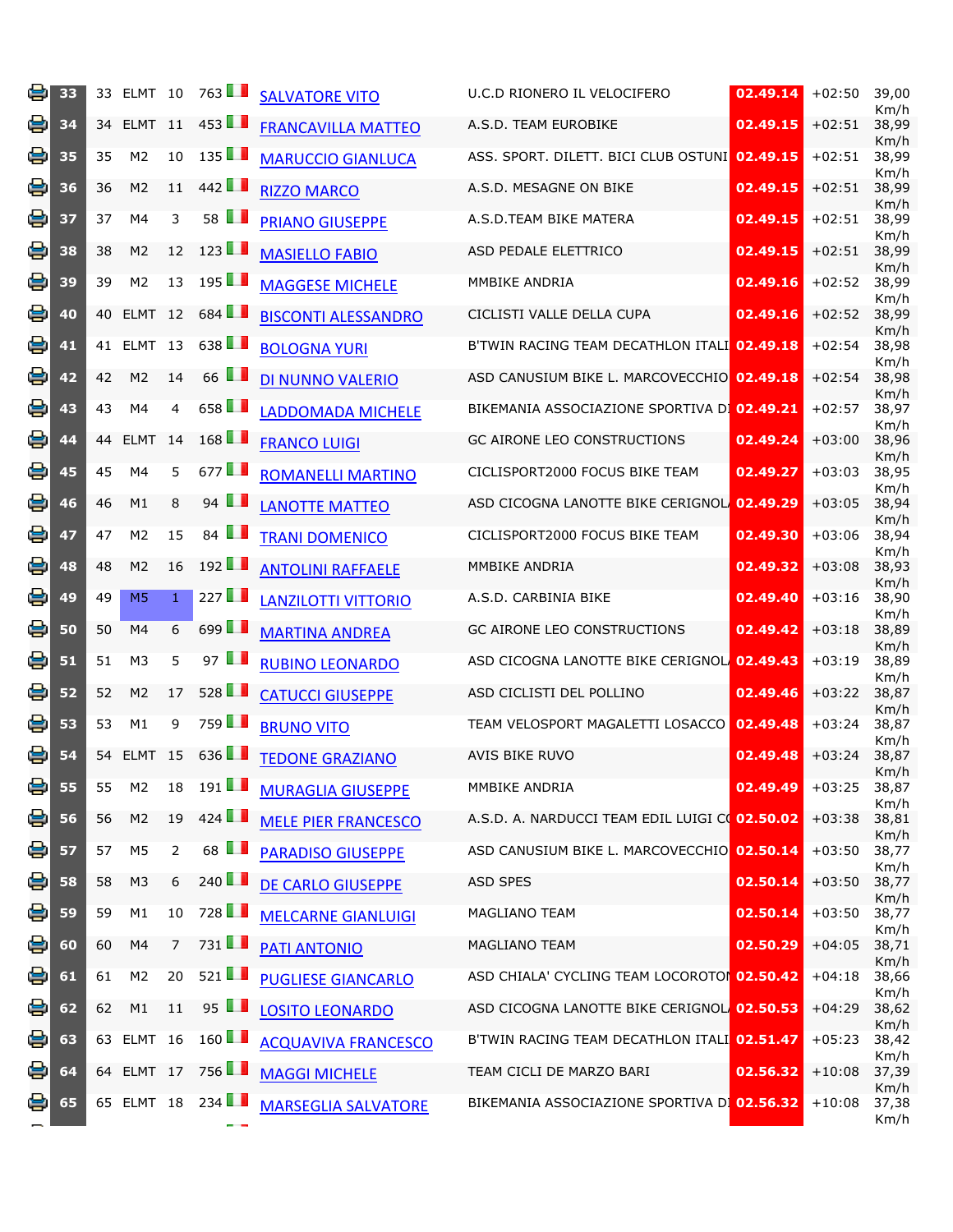| e | 66 | 66 | M <sub>3</sub> | 7              | 178                  | <b>FERRULLI VINCENZO</b>                               | GS I LOVE BIKE ALTAMURA                                              | 02.58.32 | $+12:08$ | 36,97<br>Km/h |
|---|----|----|----------------|----------------|----------------------|--------------------------------------------------------|----------------------------------------------------------------------|----------|----------|---------------|
| 을 | 67 | 67 | M <sub>2</sub> | 21             | 208                  | <b>GRANDOLFO GIANCARLO</b>                             | TEAM VELOSPORT MAGALETTI LOSACCO                                     | 02.58.32 | $+12:08$ | 36,97<br>Km/h |
| e | 68 | 68 | M <sub>3</sub> | 8              | 157                  | <b>PAGLIONICO SERAFINO</b>                             | ASSOCIAZIONE SPORTIVA DILETTANTIST 02.58.32                          |          | $+12:08$ | 36,97<br>Km/h |
| e | 69 | 69 | <b>ELMT</b>    | 19             | 703 <b>1</b>         | <b>SCAZZARI VINCENZO</b>                               | <b>GC AIRONE LEO CONSTRUCTIONS</b>                                   | 02.58.32 | $+12:08$ | 36,96<br>Km/h |
| e | 70 | 70 | M <sub>4</sub> | 8              | 405                  | <b>SEMPREVIVO LUCIO</b>                                | A.S.D. ARLIA COSENZA                                                 | 02.58.48 | $+12:24$ | 36,91<br>Km/h |
| 을 | 71 | 71 | M <sub>2</sub> | 22             | 503                  | <b>IEBBA FRANCESCO</b>                                 | ASD APICE TRE COLLI                                                  | 02.58.50 | $+12:26$ | 36,90<br>Km/h |
| 을 | 72 | 72 | M1             | 12             | 75 $\blacksquare$    | <b>FORNARO CIRO</b>                                    | CICLISPORT2000 FOCUS BIKE TEAM                                       | 02.58.52 | $+12:28$ | 36,90<br>Km/h |
| 을 | 73 | 73 | M <sub>3</sub> | 9              | 420 $\blacksquare$   | <b>ANGELINI ERNESTO</b>                                | A.S.D. A. NARDUCCI TEAM EDIL LUIGI CO 02.58.52                       |          | $+12:28$ | 36,90<br>Km/h |
| e | 74 |    | 74 ELMT 20     |                | 729                  | <b>MUCI ANDREA</b>                                     | <b>MAGLIANO TEAM</b>                                                 | 02.58.52 | $+12:28$ | 36,90<br>Km/h |
| 을 | 75 |    | 75 ELMT 21     |                | 427                  | <b>MARCHITELLI GIUSEPPE</b>                            | A.S.D. AMATORI PUTIGNANO                                             | 02.58.53 | $+12:29$ | 36,89<br>Km/h |
| e | 76 | 76 | ELMT 22        |                | 133                  | <b>LIVINI VITTORIO</b>                                 | ASDILETTANTISTICA DAUNIA CYCLING                                     | 02.59.00 | $+12:36$ | 36,87<br>Km/h |
| 을 | 77 | 77 | M4             | 9              | 479                  | <b>SILLETTI DONATO</b>                                 | A.S.D. TEAM MURGIA BIKE SANTERAMO                                    | 02.59.01 | $+12:37$ | 36,87<br>Km/h |
| 을 | 78 | 78 | M <sub>3</sub> | 10             | 39 $\blacksquare$    | <b>VERARDO ANTONIO</b>                                 | A.S.D. TEAM AURISPA & C.                                             | 02.59.01 | $+12:37$ | 36,87<br>Km/h |
| 을 | 79 | 79 | M <sub>3</sub> | 11             | 35 $\blacksquare$    | <b>CONTALDI PIERO LUIGI</b>                            | A.S.D. TEAM AURISPA & C.                                             | 02.59.02 | $+12:38$ | 36,86<br>Km/h |
| e | 80 | 80 | M1             | 13             | 27 $\blacksquare$    | <b>SUSCA ROBERTO</b>                                   | A.S.D. NRG BIKE                                                      | 02.59.03 | $+12:39$ | 36,86<br>Km/h |
| 을 | 81 | 81 | M <sub>2</sub> | 23             | 737                  | POZIELLO MIRAGLIA RAFFAEL MARRONE ITALIAN BIKE         |                                                                      | 02.59.03 | $+12:39$ | 36,86<br>Km/h |
| 용 | 82 | 82 | M <sub>3</sub> | 12             | 206 $\blacksquare$   | <b>FAVIA GIUSEPPE</b>                                  | TEAM VELOSPORT MAGALETTI LOSACCO                                     | 02.59.04 | $+12:40$ | 36,86<br>Km/h |
| 을 | 83 | 83 | M4             | 10             | 757LL                | <b>MONTEFRANCESCO FELICE AI TEAM G&amp;C COPERTINO</b> |                                                                      | 02.59.04 | $+12:40$ | 36,86<br>Km/h |
| e | 84 | 84 | M <sub>5</sub> | 3              | 132                  | <b>CONSALVO GIULIO</b>                                 | ASDILETTANTISTICA DAUNIA CYCLING                                     | 02.59.05 | $+12:41$ | 36,85<br>Km/h |
| 을 | 85 |    | 85 ELMT 23     |                | 196                  | <b>PISTILLO NICOLA</b>                                 | MMBIKE ANDRIA                                                        | 02.59.05 | $+12:41$ | 36,85<br>Km/h |
| e | 86 |    | 86 ELMT 24     |                | 753 <b>1</b>         | <b>MANFREDI FABIO</b>                                  | TEAM AMICI DI SIMONE                                                 | 02.59.06 | $+12:42$ | 36,85<br>Km/h |
| 용 | 87 |    | 87 ELMT 25     |                | 417                  | <b>PARISI ALESSIO</b>                                  | A.S.D E.F BICICLUB FRANCAVILLA FONTA 02.59.07                        |          | $+12:43$ | 36,85<br>Km/h |
| 용 | 88 | 88 | M <sub>5</sub> | 4              | 244 $\blacksquare$   | <b>RAMUNNI MICHELE</b>                                 | <b>ASD SPES</b>                                                      | 02.59.07 | $+12:43$ | 36,85<br>Km/h |
| e | 89 | 89 | M <sub>3</sub> | 13             | 640 $\Box$           | <b>CHIARETTO ALAN</b>                                  | B'TWIN RACING TEAM DECATHLON ITALI 02.59.09                          |          | $+12:45$ | 36,84<br>Km/h |
| 을 | 90 | 90 | M <sub>3</sub> | 14             | 201 $\blacksquare$   | <b>MOLFETTA NICOLA</b>                                 | TEAM BIKE REVOLUTION PALO DEL COLL 02.59.10                          |          | $+12:46$ | 36,84<br>Km/h |
| 용 | 91 |    | 91 ELMT 26     |                | $755$ $\blacksquare$ | DE MARZO FRANCESCO                                     | TEAM CICLI DE MARZO BARI                                             | 02.59.11 | $+12:47$ | 36,83<br>Km/h |
| e | 92 | 92 | M <sub>5</sub> | 5              | 164                  | <b>FERILLI MASSIMO</b>                                 | G.C.D. CAPOLEUCA                                                     | 02.59.12 | $+12:48$ | 36,83<br>Km/h |
| 은 | 93 | 93 | M <sub>5</sub> | 6              | 698 $\blacksquare$   | <b>LEZZI MARCELLO</b>                                  | <b>GC AIRONE LEO CONSTRUCTIONS</b>                                   | 02.59.13 | $+12:49$ | 36,83<br>Km/h |
| 용 | 94 | 94 | M <sub>3</sub> | 15             | 67 $\blacksquare$    | NARDO' MASSIMILIANO                                    | ASD CANUSIUM BIKE L. MARCOVECCHIO 02.59.13                           |          | $+12:49$ | 36,83<br>Km/h |
| e | 95 |    | 95 ELMT 27     |                | 418                  | <b>RIZZI RAFFAELE</b>                                  | A.S.D MAREMONTI                                                      | 02.59.14 | $+12:50$ | 36,82<br>Km/h |
| e | 96 | 96 | M1             |                | $14 \quad 626$       |                                                        | CASELLA VLADIMIR MICHELE ASSOCIAZIONE SPORTIVA DILETTANTIST 02.59.16 |          | $+12:52$ | 36,82<br>Km/h |
| e | 97 | 97 | M <sub>5</sub> | $\overline{7}$ | 767LL                | <b>DAGNELLO VINCENZO</b>                               | U.P.J.TARANTO                                                        | 02.59.18 | $+12:54$ | 36,81<br>Km/h |
| 乌 | 98 | 98 | M <sub>3</sub> |                | $16 \quad 223$       | <b>PALERMO BRUNO</b>                                   | TEAM GASPARRE                                                        | 02.59.22 | $+12:58$ | 36,80<br>Km/h |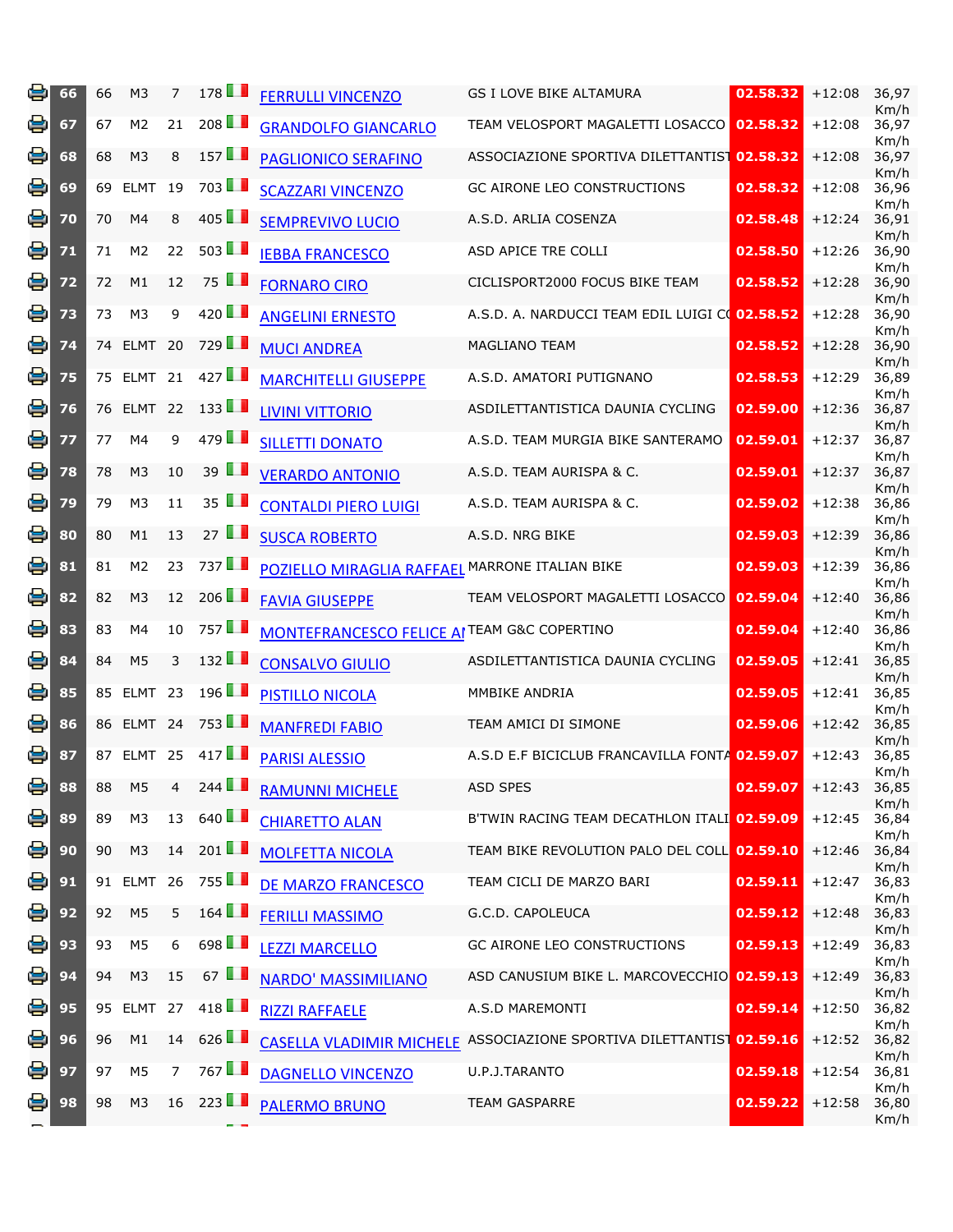| e  | 99                               | 99  | M4                       | 11           | 197                  | <b>STRIPPOLI PIERLUIGI</b>                       | MMBIKE ANDRIA                                                              | 02.59.22 | $+12:58$ | 36,79<br>Km/h |
|----|----------------------------------|-----|--------------------------|--------------|----------------------|--------------------------------------------------|----------------------------------------------------------------------------|----------|----------|---------------|
| e. | 100                              | 100 | M <sub>2</sub>           | 24           | 419                  | <b>BAVONE ALESSANDRO</b>                         | A.S.D MTB CASARANO                                                         | 02.59.23 | $+12:59$ | 36,79<br>Km/h |
| el | 101                              | 101 | M <sub>5</sub>           | 8            | 190                  | <b>VALERIO ROCCO</b>                             | LEONESSA TAKLER CEGLIE BIKE                                                | 02.59.26 | $+13:02$ | 36,78<br>Km/h |
| el | 102                              |     | 102 ELMT 28              |              | 251                  |                                                  | <b>ABBRACCIAVENTO FRANCESC ASD CHIALA' CYCLING TEAM LOCOROTOI 02.59.39</b> |          | $+13:15$ | 36,74<br>Km/h |
|    | $\bullet$ 103                    |     | 103 JMT                  | 1            | 241 $\blacksquare$   | <b>LIPPOLIS FRANCESCO</b>                        | <b>ASD SPES</b>                                                            | 02.59.51 | $+13:27$ | 36,70<br>Km/h |
| ei | 104                              |     | 104 ELMT 29              |              | 642                  | <b>FILISETTI MARCO</b>                           | B'TWIN RACING TEAM DECATHLON ITALI 03.00.10                                |          | $+13:46$ | 36,63<br>Km/h |
| eı | 105                              |     | 105 ELMT 30              |              | 650 $\Box$           | <b>ROTUNDO SANTO</b>                             | B'TWIN RACING TEAM DECATHLON ITALI 03.00.10                                |          | $+13:46$ | 36,63<br>Km/h |
|    | $\bullet$ 106                    |     | 106 JMT                  | 2            | 102                  | <b>D'AMICO MARCO</b>                             | ASD EUROBICI / BET ITALY TRICASE                                           | 03.00.17 | $+13:53$ | 36,61<br>Km/h |
| eı | 107                              |     | 107 ELMT 31              |              | $564$ $\blacksquare$ | <b>DEL RE BENEDETTO</b>                          | ASD LABICICLETTASTORE.IT                                                   | 03.00.59 | $+14:35$ | 36,47<br>Km/h |
|    | $\left[\frac{1}{2}\right]$ 108   | 108 | M1                       | 15           | 243                  | <b>MASTRONARDI VITO SANTE</b>                    | ASD SPES                                                                   | 03.01.01 | $+14:37$ | 36,46<br>Km/h |
| е. | 109                              |     | 109 ELMT                 | 32           | 483                  | COPPOLECCHIA CORRADO PI(A.S.D. VELOCLUB MOLFETTA |                                                                            | 03.01.01 | $+14:37$ | 36,46<br>Km/h |
| el | 110                              | 110 | M <sub>2</sub>           | 25           | 431 $\Box$           | <b>OLIVA CARMINE</b>                             | A.S.D. AVELLINO ROAD CLUB                                                  | 03.01.01 | $+14:37$ | 36,46<br>Km/h |
|    | 송 111                            | 111 | M <sub>2</sub>           | 26           | 671                  | <b>MANCINI ANTONIO</b>                           | CICLISPORT2000 FOCUS BIKE TEAM                                             | 03.01.01 | $+14:37$ | 36,46<br>Km/h |
|    | $\frac{1}{2}$ 112                |     | 112 M2                   | 27           | 743                  | <b>RUBINO TOMMASO</b>                            | POLISPORT CICLO CLUB FASANO A.S.D.                                         | 03.01.02 | $+14:38$ | 36,46<br>Km/h |
| el | 113                              |     | 113 ELMT                 | - 33         | $184$ $\blacksquare$ | <b>DIRENZO NICOLA</b>                            | LEONESSA TAKLER CEGLIE BIKE                                                | 03.01.04 | $+14:40$ | 36,45<br>Km/h |
| 음  | 114                              |     | 114 M2                   | 28           | $529$ $\blacksquare$ | <b>NISCO SALVATORE</b>                           | ASD CICLISTI DEL POLLINO                                                   | 03.01.11 | $+14:47$ | 36,43<br>Km/h |
|    | 兽 115                            | 115 | M <sub>5</sub>           | 9            | 675 $\blacksquare$   | PINTO ANTONIO                                    | CICLISPORT2000 FOCUS BIKE TEAM                                             | 03.01.11 | $+14:47$ | 36,42<br>Km/h |
|    | $\frac{1}{2}$ 116                | 116 | M1                       | 16           | 516                  | <b>BASILE PIETRO</b>                             | ASD CHIALA CYCLING TEAM LOCOROTON 03.01.12                                 |          | $+14:48$ | 36,42<br>Km/h |
|    | $\bullet$ 117                    | 117 | M <sub>6</sub>           | 1            | 120                  | <b>ELETTRICO ROCCO</b>                           | ASD PEDALE ELETTRICO                                                       | 03.01.13 | $+14:49$ | 36,42<br>Km/h |
| el | 118                              | 118 | M <sub>2</sub>           | 29           | 754                  | <b>MANIGRASSO MIMMO</b>                          | TEAM AMICI DI SIMONE                                                       | 03.01.15 | $+14:51$ | 36,41<br>Km/h |
|    | 号 119                            |     | 119 ELMT 34              |              | 466                  | <b>LAMARINA PIERO</b>                            | A.S.D. TEAM FUORISOGLIA                                                    | 03.01.15 | $+14:51$ | 36,41<br>Km/h |
|    | $\bullet$ 120                    | 120 | M <sub>5</sub>           | 10           | 775                  | <b>DI LISIO GENNARO</b>                          | ASD MONTENERO BIKE                                                         | 03.01.15 | $+14:51$ | 36,41<br>Km/h |
|    | t <mark>t</mark> 121 121 M1      |     |                          | 17           | 228                  | <b>BABBO BARTOLOMEO</b>                          | ASSOCIAZ.SPORT.DILETTANTISTICA 2 RU 03.01.16                               |          | $+14:52$ | 36,41<br>Km/h |
|    | <b>E</b> 122 122 M2              |     |                          | 30           | 536                  | <b>DE PASCALE ANTONIO</b>                        | ASD CIRCOLO AMATORI DELLA BICI ATRI 03.01.16                               |          | $+14:52$ | 36,41<br>Km/h |
|    | 兽 123                            |     |                          |              | 123 ELMT 35 617      | <b>SPORTELLI COSIMO</b>                          | ASSOCIAZ.SPORT.DILETTANTISTICA 2 RO 03.01.16                               |          | $+14:52$ | 36,41<br>Km/h |
|    |                                  |     | <b>E</b> 124 124 ELMT 36 |              | 443                  | <b>GENSANO SIMONE</b>                            | ASD CANUSIUM BIKE L. MARCOVECCHIO 03.01.16                                 |          | $+14:52$ | 36,41<br>Km/h |
|    | 兽 125                            |     | 125 M3                   | 17           | 496                  | <b>BARBA LUIGI</b>                               | ASD AMICI TE LU GARDEN                                                     | 03.01.16 | $+14:52$ | 36,41<br>Km/h |
|    | 兽 126                            |     | 126 M4                   |              | $12 \quad 726$       | <b>LUCCHETTI MASSIMO</b>                         | MAGLIANO TEAM                                                              | 03.01.17 | $+14:53$ | 36,41<br>Km/h |
|    | ed 127                           | 127 | M <sub>3</sub>           | 18           | 402 $\blacksquare$   | <b>SOLOFRIZZO ANGELO</b>                         | TEAM OFF ROAD BIKE ASD                                                     | 03.01.17 | $+14:53$ | 36,41<br>Km/h |
|    | $\left  \frac{1}{2} \right $ 128 |     | 128 M2                   |              | 31 630               | <b>CAPOZZI ANTONIO</b>                           | ASSOCIAZIONE SPORTIVA DILETTANTIS <sup>1</sup> 03.01.17                    |          | $+14:53$ | 36,41<br>Km/h |
|    | 兽 129                            |     |                          |              | 129 ELMT 37 627      | <b>MASTROIANNI GAETANO</b>                       | ASSOCIAZIONE SPORTIVA DILETTANTIST 03.01.17                                |          | $+14:53$ | 36,40<br>Km/h |
|    | ● 130 130                        |     | M <sub>8</sub>           | $\mathbf{1}$ | 126                  | <b>COFANO GIOVANNI</b>                           | ASD TEAM PADRE PIO                                                         | 03.01.20 | $+14:56$ | 36,40<br>Km/h |
|    | 鲁 131                            |     | 131 M4                   |              | $13 \quad 163$       | <b>POLIMENO GIANLUCA</b>                         | CICLISTICA VERNOLESE                                                       | 03.01.21 | $+14:57$ | 36,39<br>Km/h |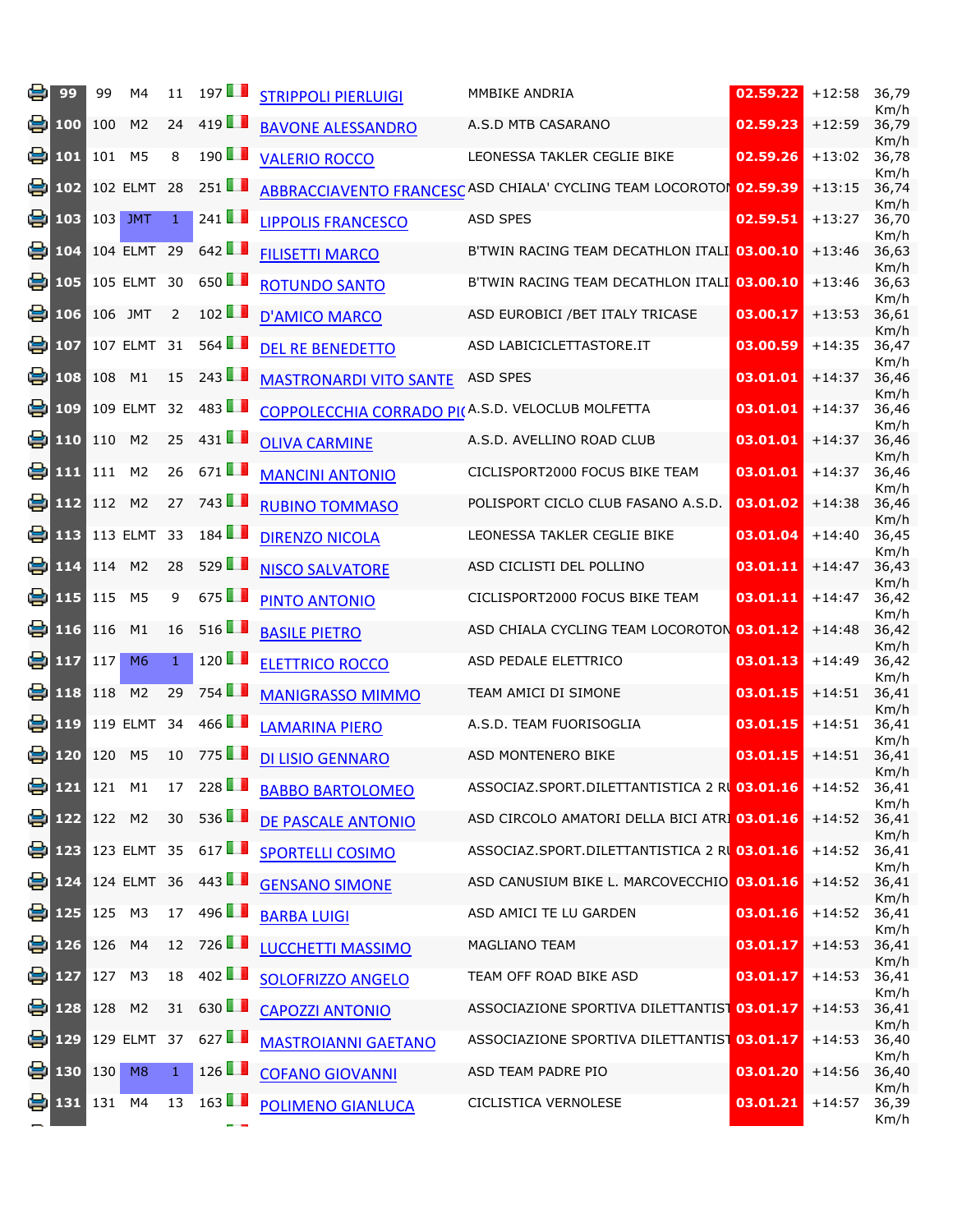| e. | 132                         | 132          | M4                       | 14           | 490 $\blacksquare$   | <b>TRAMACERE FABRIZIO</b>                        | A.S.D.UNION BIKE                                   | 03.01.21 | $+14:57$ | 36,39<br>Km/h |
|----|-----------------------------|--------------|--------------------------|--------------|----------------------|--------------------------------------------------|----------------------------------------------------|----------|----------|---------------|
| e  | 133                         | 133          | M5                       | 11           | 432                  | <b>D'AGNANO DOMENICO</b>                         | A.S.D. BICICLUB SAN VITO DEI NORMAN 03.01.22       |          | $+14:58$ | 36,39<br>Km/h |
| e  | 134                         | 134          | M <sub>8</sub>           | 2            | 128                  | <b>ORLANDO COSIMO</b>                            | ASD TEAM PADRE PIO                                 | 03.01.26 | $+15:02$ | 36,38<br>Km/h |
| e  | 135                         | 135          | M4                       | 15           | 686 <b>1</b>         | <b>BISCONTI EMANUELE</b>                         | CICLISTI VALLE DELLA CUPA                          | 03.01.27 | $+15:03$ | 36,37<br>Km/h |
| 용  | 136                         | 136          | M <sub>3</sub>           | 19           | 194                  | <b>FUCCI DOMENICO</b>                            | MMBIKE ANDRIA                                      | 03.01.30 | $+15:06$ | 36,36<br>Km/h |
| e  | 137                         | 137          | M <sub>5</sub>           | 12           | 216 $\Box$           | <b>ZIZZARI GIUSEPPE</b>                          | TEAM VELOSPORT MAGALETTI LOSACCO                   | 03.01.30 | $+15:06$ | 36,36<br>Km/h |
| 8  | 138                         | 138          | M <sub>3</sub>           | 20           | 541 $\blacksquare$   | <b>CHIEFA COSIMO</b>                             | ASD G.S. PEDALE MASSAFRA                           | 03.01.30 | $+15:06$ | 36,36<br>Km/h |
| e  | 139                         | 139          | M3                       | 21           | 96 $\blacksquare$    | PEDICO ANTONIO                                   | ASD CICOGNA LANOTTE BIKE CERIGNOL 03.01.30         |          | $+15:06$ | 36,36<br>Km/h |
| 을  | 140                         | 140          | M <sub>2</sub>           | 32           | 538                  | <b>REPPUCCI GIUSEPPE</b>                         | ASD CIRCOLO AMATORI DELLA BICI ATRI 03.01.30       |          | $+15:06$ | 36,36<br>Km/h |
| e  | 141                         | 141          | M <sub>5</sub>           | 13           | 499 $\blacksquare$   | <b>GALLUCCI ANTONIO</b>                          | ASD AMICI TE LU GARDEN                             | 03.01.31 | $+15:07$ | 36,36<br>Km/h |
| e  | 142                         | 142          | M <sub>5</sub>           | 14           | 38 $\blacksquare$    | <b>STEFANAZZI ANTONIO</b>                        | A.S.D. TEAM AURISPA & C.                           | 03.01.34 | $+15:10$ | 36,35<br>Km/h |
| e  | 143                         | 143          | M1                       | 18           | 744 <b>I</b>         | <b>DICURSI SERGIO</b>                            | PRO LOCO AVETRANA                                  | 03.01.35 | $+15:11$ | 36,34<br>Km/h |
| 을. | 144                         | 144          | M <sub>2</sub>           | 33           | 404                  | SPINAZZOLA MICHELE ROBER TEAM OFF ROAD BIKE ASD  |                                                    | 03.01.36 | $+15:12$ | 36,34<br>Km/h |
| 을. | 145                         | 145          | M <sub>2</sub>           | 34           | 519                  | <b>CURIGLIANO DOMENICO</b>                       | ASD CHIALA' CYCLING TEAM LOCOROTOI 03.01.39        |          | $+15:15$ | 36,33<br>Km/h |
| 9  | 146                         | 146          | M <sub>3</sub>           | 22           | 673                  | <b>MICCOLI ANTONIO</b>                           | CICLISPORT2000 FOCUS BIKE TEAM                     | 03.01.41 | $+15:17$ | 36,33<br>Km/h |
| 을. | 147                         | 147          | M4                       | 16           | 43 $\blacksquare$    | <b>DESANTIS SAVERIO</b>                          | A.S.D. TEAM ROAD BIKE                              | 03.01.41 | $+15:17$ | 36,32<br>Km/h |
| 용  | 148                         | 148          | M1                       | 19           | 47 $\blacksquare$    | <b>VERO FRANCESCO</b>                            | A.S.D. TEAM ROAD BIKE                              | 03.01.41 | $+15:17$ | 36,32<br>Km/h |
| 을. | 149                         | 149          | M3                       | 23           | 433                  | <b>LOPARCO GIANCARLO</b>                         | A.S.D. CARBINIA BIKE CAROVIGNO                     | 03.01.45 | $+15:21$ | 36,31<br>Km/h |
| e  | 150                         | 150          | M4                       | 17           | 498 $\blacksquare$   | DE FRANCESCHI DOMENICO                           | ASD AMICI TE LU GARDEN                             | 03.01.46 | $+15:22$ | 36,31<br>Km/h |
| е  | 151                         | 151          | M4                       | 18           | 142                  | <b>FRACCHIOLLA DOMENICO</b>                      | ASSOCIAZ.SPORT.DILETTANTISTICA 2 RI 03.01.54       |          | $+15:30$ | 36,28<br>Km/h |
| e  | 152                         | 152          | M1                       | 20           | 688 <b>1</b>         | <b>CARRIERO LORENZO</b>                          | CICLISTI VALLE DELLA CUPA                          | 03.02.08 | $+15:44$ | 36,23<br>Km/h |
| el | 153                         | 153          | M <sub>2</sub>           | 35           | 61 $\blacksquare$    | <b>DI PINTO GREGORIO</b>                         | ASD 5&9 BIKERS TURI                                | 03.02.13 | $+15:49$ | 36,22<br>Km/h |
|    | t <mark>e</mark> 154 154 M2 |              |                          | 36           | $567$ $\blacksquare$ |                                                  | COLUCCIA ANTONIO FRANCE! ASD MONDOSPORT MELENDUGNO | 03.02.13 | $+15:49$ | 36,22<br>Km/h |
|    | t 155 155 M2                |              |                          | 37           | 568                  | <b>FIORILLO MICHELE</b>                          | ASD MONDOSPORT MELENDUGNO                          | 03.02.14 | $+15:50$ | 36,22<br>Km/h |
|    | <mark>⊜</mark> 156 156 M5   |              |                          | 15           | 55 $\blacksquare$    | SCIANCALEPORE DAMIANO C A.S.D. VELOCLUB MOLFETTA |                                                    | 03.02.14 | $+15:50$ | 36,22<br>Km/h |
|    |                             |              | <b>D</b> 157 157 ELMT 38 |              | 86 $\blacksquare$    | <b>CESANO MIRCO</b>                              | ASD CICLO SPORT MODUGNO                            | 03.02.20 | $+15:56$ | 36,20<br>Km/h |
|    | <b>B</b> 158 158 M5         |              |                          | 16           | 217                  | <b>LAPOLLA CLAUDIO</b>                           | U.C.D RIONERO IL VELOCIFERO                        | 03.02.40 | $+16:16$ | 36,13<br>Km/h |
|    | e 159 159 M4                |              |                          | 19           | 437                  | <b>VASSALLO GIUSEPPE</b>                         | A.S.D. G.S.CICLISTICO CERAMICHE & MA 03.03.01      |          | $+16:37$ | 36,06<br>Km/h |
|    | $\frac{1}{2}$ 160 160 M4    |              |                          | 20           | 610 $\blacksquare$   | <b>LESTINGI MATTEO</b>                           | ASSOCIAZ.SPORT.DILETTANTISTICA 2 R 03.03.05        |          | $+16:41$ | 36,05<br>Km/h |
|    | $\bullet$ 161               |              | 161 ELMT 39              |              | 448                  | <b>GIANNACCARI ANDREA</b>                        | A.S.D. TEAM CALCAGNI SPORT                         | 03.04.12 | $+17:48$ | 35,83<br>Km/h |
|    | $^{162}$ 162                | $\mathbf{1}$ | W1                       | $\mathbf{1}$ | 29 $\blacksquare$    | <b>CAIRO ELENA</b>                               | A.S.D. ROMA CICLISMO                               | 03.04.26 | $+18:02$ | 35,78<br>Km/h |
|    | <b>e</b> 163                | 162 M3       |                          | 24           | 124                  | <b>PETRUZZI ANGELO</b>                           | ASD PEDALE ELETTRICO                               | 03.04.55 | $+18:31$ | 35,69<br>Km/h |
|    | e 164 163 M1                |              |                          |              | 21 $122$             | <b>LUCARELLI BARTOLOMEO</b>                      | ASD PEDALE ELETTRICO                               | 03.05.12 | $+18:48$ | 35,64<br>Km/h |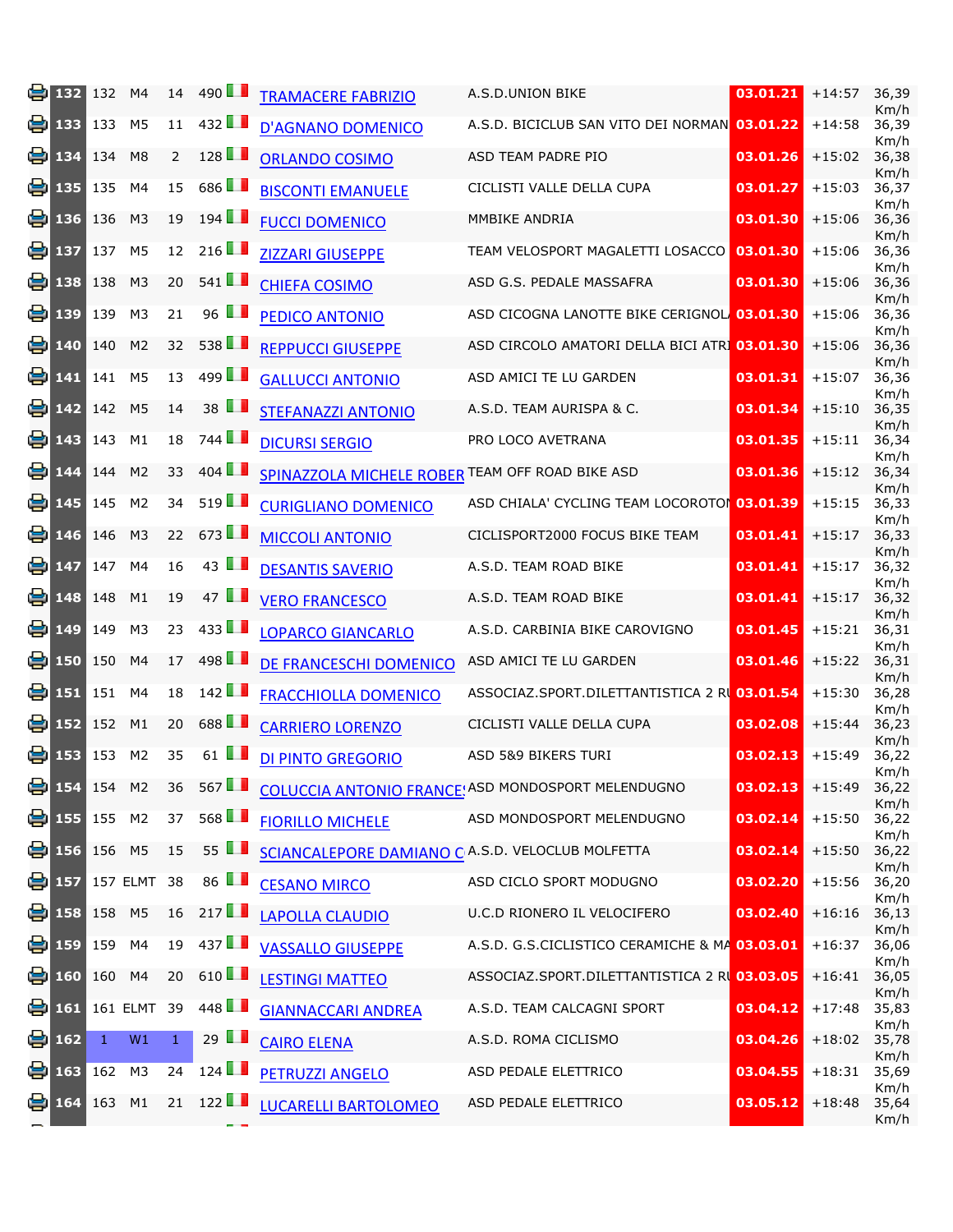|    | $\bullet$ 165                    | 164    | M <sub>2</sub>                | 38             | $\mathbf{3}$         | <b>ABBRACCIAVENTO GIUSEPPE</b> | PICONESE MELENDUNO EVO'                      | 03.05.28 | $+19:04$       | 35,58<br>Km/h |
|----|----------------------------------|--------|-------------------------------|----------------|----------------------|--------------------------------|----------------------------------------------|----------|----------------|---------------|
|    | $\bullet$ 166                    |        | 165 ELMT 40                   |                | 687 $\Box$           | <b>BISCONTI GIACOMO</b>        | CICLISTI VALLE DELLA CUPA                    | 03.05.29 | $+19:05$       | 35,58<br>Km/h |
| ei | 167                              | 166    | M3                            | 25             | 583                  | <b>CERVELLERA CESARE</b>       | ASD RHBIKE TEAM                              | 03.05.30 | $+19:06$       | 35,58<br>Km/h |
| 9  | 168                              | 167    | M4                            | 21             | 489 $\Box$           | PINTO VALTER ANTONIO           | A.S.D.UNION BIKE                             | 03.05.30 | $+19:06$       | 35,58<br>Km/h |
| 음  | 169                              | 168    | M <sub>3</sub>                | 26             | 682 $\Box$           | <b>LEROSE LEOPOLDO</b>         | CICLISPORT2000 FOCUS BIKE TEAM               | 03.05.39 | $+19:15$       | 35,55<br>Km/h |
| ei | 170                              | 169    | M4                            | 22             | 406                  | <b>FRANCAVILLA MICHELE</b>     | ASS.SPORT.DILETT. LUDOBIKE RACING 1          | 03.05.40 | $+19:16$       | 35,54<br>Km/h |
| el | 171                              | 170    | M <sub>6</sub>                | $2^{\circ}$    | 697 $\blacksquare$   | <b>SILVESTRI FABIO</b>         | CICLISTICA VERNOLESE                         | 03.05.41 | $+19:17$       | 35,54<br>Km/h |
| 음  | 172                              | 171    | M <sub>5</sub>                | 17             | 170                  | <b>LEO ELIO</b>                | GC AIRONE LEO CONSTRUCTIONS                  | 03.05.42 | $+19:18$       | 35,54<br>Km/h |
| el | 173                              | 172    | M1                            | 22             | $434$ $\blacksquare$ | <b>MARZELLA MARTINO</b>        | A.S.D. CARBINIA BIKE CAROVIGNO               | 03.05.42 | $+19:18$       | 35,54<br>Km/h |
|    | $\frac{1}{2}$ 174                | 173    | M <sub>2</sub>                | 39             | 558                  | <b>TALAA KHALID</b>            | ASD GRUPPO CICL. RUOTA D'ORO                 | 03.05.46 | $+19:22$       | 35,53<br>Km/h |
| ei | 175                              | 174    | M1                            | 23             | 25 $\blacksquare$    | <b>MORGESE ROBERTO</b>         | A.S.D. IL VELOCIPEDE BARI                    | 03.05.47 | $+19:23$       | 35,52<br>Km/h |
| el | 176                              | 175    | M1                            | 24             | 90 $\blacksquare$    | <b>SARACINO LUIGI</b>          | ASD CICLO SPORT MODUGNO                      | 03.05.48 | $+19:24$       | 35,52<br>Km/h |
| eı | 177                              | 176    | M <sub>3</sub>                | 27             | 88 <b>II</b>         | <b>GATTULLI GINO</b>           | ASD CICLO SPORT MODUGNO                      | 03.05.48 | $+19:24$       | 35,52<br>Km/h |
| eı | 178                              | 177    | M <sub>3</sub>                | 28             | 26 $\blacksquare$    | <b>PARISI MICHELANGELO</b>     | A.S.D. IL VELOCIPEDE BARI                    | 03.05.49 | $+19:25$       | 35,52<br>Km/h |
| 음  | 179                              | 178    | M4                            | 23             | 440 $\blacksquare$   | <b>GEUSA NICOLA</b>            | A.S.D. MESAGNE ON BIKE                       | 03.05.54 | $+19:30$       | 35,50<br>Km/h |
| 9  | 180                              | 179    | M <sub>2</sub>                | 40             | $595$ $\Box$         | <b>GODI ANTONIO</b>            | <b>ASD TEKNOBIKE</b>                         | 03.05.59 | $+19:35$       | 35,48<br>Km/h |
| 을. | 181                              | 180    | M <sub>2</sub>                | 41             | 446 $\Box$           | <b>CHIRILLI ALESSANDRO</b>     | A.S.D. TEAM CALCAGNI SPORT                   | 03.06.19 | $+19:55$       | 35,42<br>Km/h |
| ei | 182                              | 181    | M <sub>2</sub>                | 42             | 657 $\Box$           | DI MAURO ALFREDO               | BIKEMANIA ASSOCIAZIONE SPORTIVA DI 03.06.29  |          | $+20:05$       | 35,39<br>Km/h |
| €. | 183                              | 182    | M4                            | 24             | $544$ $\blacksquare$ | <b>MARINELLI GIUSEPPE</b>      | ASD G.S. PEDALE MASSAFRA                     | 03.06.30 | $+20:06$       | 35,39<br>Km/h |
| e. | 184                              | 183    | M <sub>2</sub>                | 43             | 144                  | <b>PELLEGRINI PAOLO</b>        | ASSOCIAZ.SPORT.DILETTANTISTICA 2 RU 03.06.42 |          | $+20:18$       | 35,35<br>Km/h |
|    | $\bullet$ 185                    | 184    | M <sub>5</sub>                | 18             | 60 $\blacksquare$    | <b>RAHO EDOARDO</b>            | AS DILETTANTISTICA CICLISMO MASSAF 03.06.42  |          | $+20:18$       | 35,35<br>Km/h |
| e. | 186                              | 185    | M <sub>3</sub>                | 29             | 34 $\Box$            | <b>AURISPA ANDREA</b>          | A.S.D. TEAM AURISPA & C.                     | 03.06.49 | $+20:25$       | 35,33<br>Km/h |
|    |                                  |        | $\frac{1}{2}$ 187 186 ELMT 41 |                | 23 $\blacksquare$    | <b>DE GIGLIO GABRIELE</b>      | A.S.D. IL VELOCIPEDE BARI                    | 03.07.15 | $+20:51$ 35,25 | Km/h          |
|    | $\left  \frac{1}{2} \right $ 188 | 187 M5 |                               | 19             | 664                  | <b>CAROLI GIUSEPPE</b>         | CICLISPORT2000 FOCUS BIKE TEAM               | 03.07.22 | $+20:58$       | 35,22<br>Km/h |
|    | $\left  \frac{1}{2} \right $ 189 | 188 M1 |                               | 25             | 119                  | <b>PARISI ENRICO</b>           | ASD NARDELLI SPORT TOTAL BIKE                | 03.08.12 | $+21:48$       | 35,07<br>Km/h |
|    | 兽 190                            | 189    | M7                            | $\overline{2}$ | 510                  | <b>ZANGALLO NICOLA</b>         | ASD BICI CLUB OSTUNI                         | 03.08.16 | $+21:52$       | 35,05<br>Km/h |
|    | ed 191                           | 190 M4 |                               | 25             | 683                  | RAMIREZ KENNETH                | CICLISPORT2000 FOCUS BIKE TEAM               | 03.08.20 | $+21:56$       | 35,04<br>Km/h |
|    | 号 192                            |        | 0 SCON 1                      |                | $\#$ $\blacksquare$  | <b>SCONOSCIUTO -</b>           |                                              | 03.08.21 | $+21:57$       | 35,04<br>Km/h |
|    | 兽 193                            | 191 M5 |                               | 20             | 36 $\blacksquare$    | <b>PIZZOLANTE ANTONIO</b>      | A.S.D. TEAM AURISPA & C.                     | 03.08.53 | $+22:29$       | 34,94<br>Km/h |
|    | ed 194                           | 192    | M <sub>5</sub>                | 21             | $554$ $\blacksquare$ | <b>QUARTULLI SALVATORE</b>     | ASD GLOBULI ROSSI OSTUNI                     | 03.08.54 | $+22:30$       | 34,94<br>Km/h |
|    | 兽 195                            | 193 M2 |                               | 44             | 83 $\blacksquare$    | <b>TASSO GIOVANNI</b>          | CICLISPORT2000 FOCUS BIKE TEAM               | 03.08.59 | $+22:35$       | 34,92<br>Km/h |
|    | 兽 196                            | 194 M4 |                               | 26             | 145                  | <b>REDAVID GIOVANNI</b>        | ASSOCIAZ.SPORT.DILETTANTISTICA 2 R 03.09.19  |          | $+22:55$       | 34,86<br>Km/h |
|    | 昌 197                            | 195 M3 |                               | 30             | 45 $\Box$            | <b>SCARANGELLA FRANCESCO</b>   | A.S.D. TEAM ROAD BIKE                        | 03.09.26 | $+23:02$       | 34,84<br>Km/h |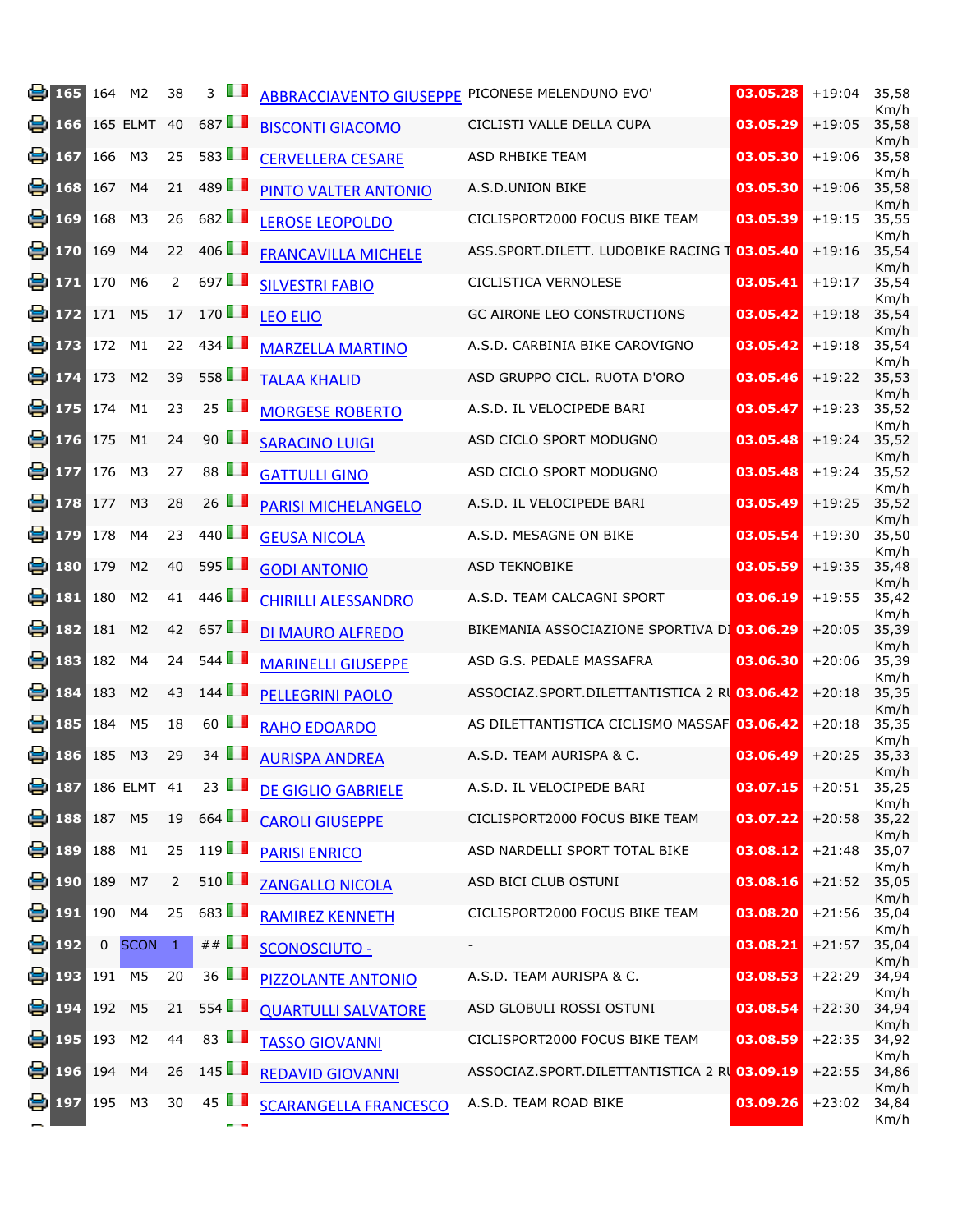| ei | 198           |        | 196 ELMT 42    |                | 524                  | <b>BHA AMADOU</b>                                    | ASD CICLISTI CAMPI                               | 03.09.57 | $+23:33$ | 34,74<br>Km/h         |
|----|---------------|--------|----------------|----------------|----------------------|------------------------------------------------------|--------------------------------------------------|----------|----------|-----------------------|
| e  | 199           | 197    | M6             | 3              | 32 $\blacksquare$    | ATTOLINI PAOLO ANTONIO N A.S.D. S.C.CASAMASSIMA      |                                                  | 03.10.01 | $+23:37$ | 34,73<br>Km/h         |
| e. | 200           | 198    | M <sub>3</sub> | 31             | 523                  | <b>PERRONE GIANLUIGI</b>                             | ASD CICLAMATORI CALABRIA                         | 03.10.01 | $+23:37$ | 34,73<br>Km/h         |
| e  | 201           | 199    | M1             | 26             | 710LL                | <b>MARTORANO DANIANO</b>                             | <b>GIGABIKE</b>                                  | 03.10.03 | $+23:39$ | 34,73<br>Km/h         |
| 을. | 202           | 200    | M1             | 27             | 147                  | <b>ROMITO MARCO</b>                                  | ASSOCIAZ.SPORT.DILETTANTISTICA 2 RI 03.10.03     |          | $+23:39$ | 34,73<br>Km/h         |
| e  | 203           | 201    | M <sub>3</sub> | 32             | 477                  | <b>CARBOTTI ANGELO</b>                               | A.S.D. TEAM MURGIA BIKE SANTERAMO                | 03.10.03 | $+23:39$ | 34,73<br>Km/h         |
| 을  | 204           | 202    | M <sub>2</sub> | 45             | $520$ $\blacksquare$ | <b>D'AMICO MARTINO</b>                               | ASD CHIALA' CYCLING TEAM LOCOROTO 03.10.03       |          | $+23:39$ | 34,72<br>Km/h         |
| 을. | 205           | 203    | M <sub>2</sub> | 46             | 613 $\blacksquare$   | PINTO GIACOMO                                        | ASSOCIAZ.SPORT.DILETTANTISTICA 2 RI 03.10.04     |          | $+23:40$ | 34,72<br>Km/h         |
| ei | 206           | 204    | M4             | 27             | 746 <b>1</b>         | <b>MALLARDI SILVESTRO</b>                            | R03 SAMMICHELE DI S.C.                           | 03.10.04 | $+23:40$ | 34,72<br>Km/h         |
| e  | 207           | 205    | M <sub>3</sub> | 33             | 492 $\blacksquare$   | PENNETTA SAVERIO                                     | A.S.DILETTANTISTICA RE-CYCLING BERN 03.10.06     |          | $+23:42$ | 34,72<br>Km/h         |
| e. | 208           | 206    | M <sub>3</sub> | 34             | 614                  | <b>RAMUNNI LUIGI</b>                                 | ASSOCIAZ.SPORT.DILETTANTISTICA 2 RU 03.10.06     |          | $+23:42$ | 34,72<br>Km/h         |
| e  | 209           | 207    | M <sub>3</sub> | 35             | 439                  | <b>CURIONE MILANO FRANCESC A.S.D. MATERA CYCLING</b> |                                                  | 03.10.06 | $+23:42$ | 34,72<br>Km/h         |
| el | 210           | 208    | M <sub>5</sub> | 22             | 515                  | <b>GRIMALDI COSIMO</b>                               | ASD CANUSIUM BIKE L. MARCOVECCHIO 03.10.11       |          | $+23:47$ | 34,70<br>Km/h         |
| e  | 211           | 209    | M <sub>2</sub> | 47             | 709LL                | <b>DE LEO MATTEO</b>                                 | GIGABIKE                                         | 03.10.12 | $+23:48$ | 34,70<br>Km/h         |
| ei | 212           | 210    | M7             | 3              | $134$ $\blacksquare$ | <b>CARROZZO GREGORIO</b>                             | ASS. SPORT. DILETT. BICI CLUB OSTUNI 03.10.13    |          | $+23:49$ | 34,70<br>Km/h         |
| e  | 213           | 211    | M7             | 4              | 230                  | <b>CARDONE EMILIO</b>                                | ASD BICI CLUB OSTUNI                             | 03.10.14 | $+23:50$ | 34,69<br>Km/h         |
| el | 214           | 212    | M <sub>5</sub> | 23             | $181$ $\blacksquare$ | <b>CAPOZZO GIACOMO</b>                               | LEONESSA TAKLER CEGLIE BIKE                      | 03.10.14 | $+23:50$ | 34,69<br>Km/h         |
| ei | 215           | 213    | M <sub>2</sub> | 48             | 742                  | <b>COLUCCI ANTONIO</b>                               | POLISPORT CICLO CLUB FASANO A.S.D.               | 03.10.16 | $+23:52$ | 34,69<br>Km/h         |
| 을. | 216           | 214    | M <sub>6</sub> | $\overline{4}$ | 738 L                | <b>TRANCHESE DOMENICO</b>                            | MARRONE ITALIAN BIKE                             | 03.10.16 | $+23:52$ | 34,69<br>Km/h         |
| e  | 217           |        | 215 ELMT 43    |                | 165                  | <b>MICHELI ANGELO</b>                                | G.C.D. CAPOLEUCA                                 | 03.10.16 | $+23:52$ | 34,69<br>Km/h         |
| 음  | 218           | 216    | M1             | 28             | 24 $\blacksquare$    | <b>ELIA GAETANO</b>                                  | A.S.D. IL VELOCIPEDE BARI                        | 03.10.16 | $+23:52$ | 34,69<br>Km/h         |
| e  | 219           | 217    | M6             | 5              | 768 <b>1</b>         | <b>SPERA PASQUALE</b>                                | U.P.J.TARANTO                                    | 03.10.16 | $+23:52$ | 34,69<br>Km/h         |
|    | ed 220        | 218 M4 |                | 28             | $509$ $\blacksquare$ | <b>VITALE ARCANGELO</b>                              | ASD BICI CLUB OSTUNI                             | 03.10.17 | $+23:53$ | 34,68<br>Km/h         |
|    | 221           | 219    | M <sub>6</sub> | 6              | 739                  | <b>CARRIERO LUIGI</b>                                | PICONESE MELENDUNO EVO'                          | 03.10.17 | $+23:53$ | 34,68<br>Km/h         |
| 읭  | 222           | 220    | M <sub>3</sub> | 36             | 459 $\Box$           | <b>BELLANOVA GIUSEPPE</b>                            | A.S.D. TEAM FUORISOGLIA                          | 03.10.17 | $+23:53$ | 34,68<br>Km/h         |
|    | ₩ 223         | 221    | M4             | 29             | 615                  | <b>SPILLO FRANCESCO</b>                              | ASSOCIAZ.SPORT.DILETTANTISTICA 2 RU 03.10.18     |          | $+23:54$ | 34,68<br>Km/h         |
|    | $\bullet$ 224 | 222    | M <sub>3</sub> | 37             | 212 $\blacksquare$   | <b>MAFFEI BENEDETTO</b>                              | <b>TEAM VELOSPORT MAGALETTI LOSACCO 03.10.18</b> |          | $+23:54$ | 34,68<br>Km/h         |
|    | ఆ 225         | 223    | M4             | 30             | 557 $\Box$           | <b>MARCHESE MARCO</b>                                | ASD GRUPPO CICL. RUOTA D'ORO                     | 03.10.18 | $+23:54$ | 34,68<br>Km/h         |
| 음  | 226           | 224 M6 |                | 7              | 110                  | <b>D'ALO PALMINO</b>                                 | ASD I PIRATI                                     | 03.10.24 | $+24:00$ | 34,66<br>Km/h         |
|    | ₩ 227         | 225    | M3             | 38             | 137                  | <b>CAPOTORTO VITANTONIO</b>                          | ASSOCIAZ.SPORT.DILETTANTISTICA 2 R 03.10.25      |          | $+24:01$ | 34,66<br>Km/h         |
|    | ed 228        | 226    | M <sub>3</sub> | 39             | 522                  | <b>RICCI MARTINO</b>                                 | ASD CHIALA' CYCLING TEAM LOCOROTOR 03.10.25      |          | $+24:01$ | 34,66<br>Km/h         |
|    | 号 229         | 227    | M <sub>5</sub> | 24             | 414                  | <b>CERVINO COSIMO</b>                                | A.S. DILETTANTISTICA G.S. MARANGIOL 03.10.25     |          | $+24:01$ | 34,66                 |
|    | ఆ 230         | 228    | M <sub>2</sub> | 49             | 545                  | NOTARISTEFANO MARCO                                  | ASD G.S. PEDALE MASSAFRA                         | 03.10.25 | $+24:01$ | Km/h<br>34,66<br>Km/h |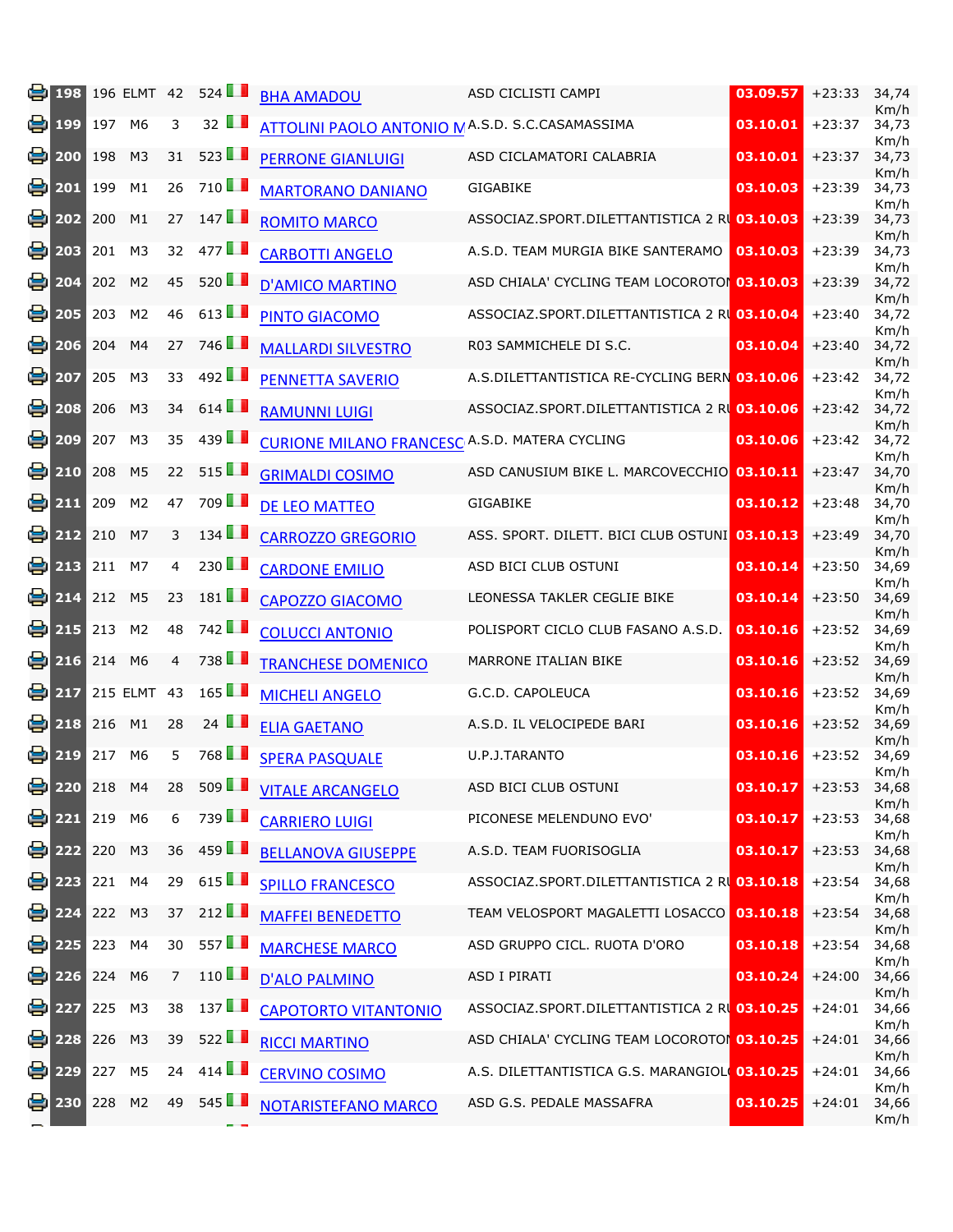| 봄  | 231                            | 229    | M <sub>6</sub> | 8  | 556                  | <b>LIA PASQUALINO</b>                           | ASD GRUPPO CICL. RUOTA D'ORO                   | 03.10.25 | $+24:01$ | 34,66<br>Km/h         |
|----|--------------------------------|--------|----------------|----|----------------------|-------------------------------------------------|------------------------------------------------|----------|----------|-----------------------|
| e  | 232                            | 230    | M4             | 31 | 211 $\blacksquare$   | <b>LEPORE DOMENICO</b>                          | TEAM VELOSPORT MAGALETTI LOSACCO               | 03.10.27 | $+24:03$ | 34,65<br>Km/h         |
| e  | 233                            | 231    | M <sub>3</sub> | 40 | $141$ $\blacksquare$ | <b>DISCIPIO ANTONIO</b>                         | ASSOCIAZ.SPORT.DILETTANTISTICA 2 R 03.10.27    |          | $+24:03$ | 34,65<br>Km/h         |
| 9  | 234                            | 232    | M7             | 5  | 582                  | <b>VOLPE PIETRO</b>                             | ASD PEDALE ELETTRICO                           | 03.10.28 | $+24:04$ | 34,65<br>Km/h         |
| 음  | 235                            | 233    | M <sub>3</sub> | 41 | 734                  | <b>IAFULLI CIRO</b>                             | MARRONE ITALIAN BIKE                           | 03.10.28 | $+24:04$ | 34,65<br>Km/h         |
| e  | 236                            | 234    | M <sub>3</sub> | 42 | 115                  | <b>SPINOSA FILIPPO</b>                          | <b>ASD SPES</b>                                | 03.10.29 | $+24:05$ | 34,65<br>Km/h         |
| 음  | 237                            | 235    | M1             | 29 | $566$ $\blacksquare$ | <b>SIDELLA VITO ANTONIO</b>                     | ASD LABICICLETTASTORE.IT                       | 03.10.33 | $+24:09$ | 34,63<br>Km/h         |
| 9  | 238                            | 236    | M7             | 6  | 562                  | <b>CAMPANALE ANTONIO</b>                        | ASD LABICICLETTASTORE.IT                       | 03.10.34 | $+24:10$ | 34,63<br>Km/h         |
| 음  | 239                            | 237    | M <sub>3</sub> | 43 | 438                  | <b>COCCA CARMINE</b>                            | A.S.D. MATERA CYCLING                          | 03.10.34 | $+24:10$ | 34,63<br>Km/h         |
| 을  | 240                            | 238    | M <sub>3</sub> | 44 | 769 LL               | <b>STOLA VINCENZO</b>                           | U.P.J.TARANTO                                  | 03.10.34 | $+24:10$ | 34,63<br>Km/h         |
| 음  | 241                            | 2      | W1             | 2  | 408                  | <b>NAPOLITANO SARA</b>                          | INDIVIDUALE                                    | 03.10.35 | $+24:11$ | 34,63<br>Km/h         |
| 용  | 242                            | 239    | M4             | 32 | 89 $\blacksquare$    | <b>LOIACONO CRISTIANO</b>                       | ASD CICLO SPORT MODUGNO                        | 03.10.37 | $+24:13$ | 34,62                 |
| 을  | 243                            | 240    | M <sub>6</sub> | 9  | 428                  | <b>MEZZAPESA PATRIZIO</b>                       | A.S.D. AMATORI PUTIGNANO                       | 03.10.37 | $+24:13$ | Km/h<br>34,62         |
| 8  | 244                            | 3      | W <sub>2</sub> | 1  | 450 <b>1</b>         | <b>QUARTA ALESSIA</b>                           | A.S.D. TEAM CALCAGNI SPORT                     | 03.10.39 | $+24:15$ | Km/h<br>34,62         |
| 음  | 245                            | 241    | M <sub>3</sub> | 45 | 646                  | <b>LACITIGNOLA ROBERTO</b>                      | B'TWIN RACING TEAM DECATHLON ITALI 03.10.43    |          | $+24:19$ | Km/h<br>34,61         |
| 음  | 246                            | 242    | M <sub>5</sub> | 25 | 750LL                | <b>RAGANATO GIUSEPPE</b>                        | A.S.D UNION BIKE                               | 03.10.44 | $+24:20$ | Km/h<br>34,60         |
| 음  | 247                            | 243    | M <sub>3</sub> | 46 | 44 $\blacksquare$    | <b>PAZIENZA FRANCESCO</b>                       | A.S.D. TEAM ROAD BIKE                          | 03.10.45 | $+24:21$ | Km/h<br>34,60         |
| e  | 248                            | 244    | M <sub>6</sub> | 10 | 51 $\blacksquare$    | DE PINTO DOMENICO                               | A.S.D. VELOCLUB MOLFETTA                       | 03.10.49 | $+24:25$ | Km/h<br>34,59         |
| 음  | 249                            | 245    | M4             | 33 | 497                  | <b>BRUNO MAURIZIO</b>                           | ASD AMICI TE LU GARDEN                         | 03.10.49 | $+24:25$ | Km/h<br>34,59<br>Km/h |
| 을  | 250                            | 246    | M4             | 34 | 526                  | <b>MACI ORONZO GIUSEPPE</b>                     | ASD CICLISTI CAMPI                             | 03.10.54 | $+24:30$ | 34,57                 |
| 을. | 251                            | 247    | M4             | 35 | 54 $\blacksquare$    | <b>MESSINA DOMENICO</b>                         | A.S.D. VELOCLUB MOLFETTA                       | 03.10.55 | $+24:31$ | Km/h<br>34,57<br>Km/h |
| e. | 252                            | 248    | M <sub>1</sub> | 30 | 702LL                | <b>RAMIREZ ALESSANDRO</b>                       | <b>GC AIRONE LEO CONSTRUCTIONS</b>             | 03.10.58 | $+24:34$ | 34,56                 |
|    | $\bigcirc$ 253                 | 249 M5 |                |    | 26 679               | <b>SOLIDA SALVATORE</b>                         | CICLISPORT2000 FOCUS BIKE TEAM                 | 03.10.59 | $+24:35$ | Km/h<br>34,56<br>Km/h |
|    | $\bullet$ 254                  | 250 M5 |                | 27 | 421                  | <b>BONOMO GIOACCHINO</b>                        | A.S.D. A. NARDUCCI TEAM EDIL LUIGI CO 03.11.00 |          | $+24:36$ | 34,55<br>Km/h         |
|    | 鲁 255                          | 251 M3 |                |    | 47 605               | <b>BUONO COSIMO GIANLUCA</b>                    | ASSOCIAZ.SPORT.DILETTANTISTICA 2 RL 03.11.01   |          | $+24:37$ | 34,55<br>Km/h         |
|    | 号 256                          |        | 252 ELMT 44    |    | 416                  | <b>MAGGIO ALESSIO</b>                           | A.S.D E.F BICICLUB FRANCAVILLA FONTA 03.11.04  |          | $+24:40$ | 34,54<br>Km/h         |
|    | ᇦ 257                          | 253 M2 |                | 50 | 694                  | <b>RENIS MARCO</b>                              | CICLISTI VALLE DELLA CUPA                      | 03.11.06 | $+24:42$ | 34,54<br>Km/h         |
|    | $\left[\frac{1}{2}\right]$ 258 | 254 M2 |                | 51 | 50 $\blacksquare$    | DE PALMA GIOVANNANGELO A.S.D. VELOCLUB MOLFETTA |                                                | 03.11.15 | $+24:51$ | 34,51<br>Km/h         |
|    | 号 259                          | 255 M2 |                | 52 | 143                  | <b>INGRAVALLO GIUSEPPE</b>                      | ASSOCIAZ.SPORT.DILETTANTISTICA 2 R 03.11.16    |          | $+24:52$ | 34,51<br>Km/h         |
|    | 号 260                          | 256 M5 |                | 28 | 231                  | <b>MORO MATTEO</b>                              | ASD BICI CLUB OSTUNI                           | 03.11.16 | $+24:52$ | 34,50<br>Km/h         |
|    | 261                            | 257 M3 |                | 48 | 221                  | <b>NAVEDORO GIUSEPPE</b>                        | <b>TEAM GASPARRE</b>                           | 03.11.24 | $+25:00$ | 34,48<br>Km/h         |
|    | <b>e</b> ] 262                 | 258    | M <sub>3</sub> | 49 | 656 $\blacksquare$   | <b>ANDRIANI GABRIELE</b>                        | BIKEMANIA ASSOCIAZIONE SPORTIVA D 03.11.29     |          | $+25:05$ | 34,47<br>Km/h         |
|    | ed 263                         | 259    | M6             | 11 | 495                  | SPINELLI MAURIZIO GIUSEPPEASD ALE' CIPOLLINI    |                                                | 03.11.31 | $+25:07$ | 34,46<br>Km/h         |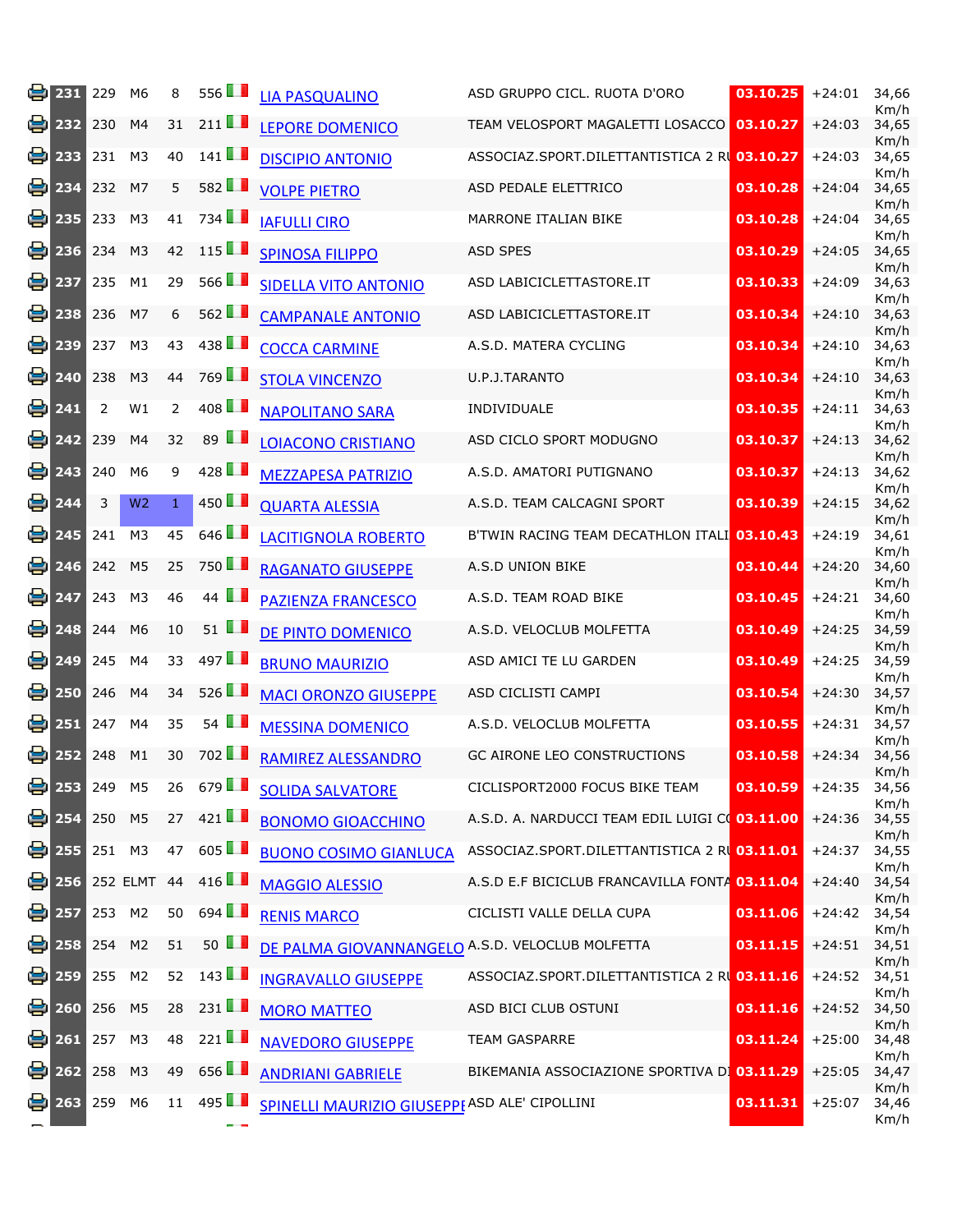| 봄  | 264                  | 260    | M <sub>6</sub> | 12             | 113                  | <b>ZACCARIA CARLO</b>         | <b>ASD SPES</b>                                | 03.11.41 | $+25:17$ | 34,43<br>Km/h |
|----|----------------------|--------|----------------|----------------|----------------------|-------------------------------|------------------------------------------------|----------|----------|---------------|
| e  | 265                  | 261    | M <sub>2</sub> | 53             | $18$ $\blacksquare$  | <b>PEPE NICOLA</b>            | A.S.D. ATLETICO RUTIGLIANO                     | 03.11.50 | $+25:26$ | 34,40<br>Km/h |
| e. | 266                  | 262    | M <sub>2</sub> | 54             | 198                  | <b>TORELLI GIUSEPPE</b>       | MMBIKE ANDRIA                                  | 03.12.20 | $+25:56$ | 34,32<br>Km/h |
| 8  | 267                  | 263    | M <sub>2</sub> | 55             | 80 $\blacksquare$    | <b>ROLLI STEFANO</b>          | CICLISPORT2000 FOCUS BIKE TEAM                 | 03.12.20 | $+25:56$ | 34,31<br>Km/h |
| 을. | 268                  | 264    | M <sub>3</sub> | 50             | 236                  | <b>MITA ANTONIO</b>           | BIKEMANIA ASSOCIAZIONE SPORTIVA DI 03.12.26    |          | $+26:02$ | 34,30<br>Km/h |
| 8  | 269                  | 265    | M <sub>6</sub> | 13             | 226 $\blacksquare$   | <b>LANZILOTTI ANGELO</b>      | A.S.D. CARBINIA BIKE                           | 03.13.45 | $+27:21$ | 34,06<br>Km/h |
| e. | 270                  |        | 266 ELMT 45    |                | 777                  | <b>SANTORO PIETRANGELO</b>    | <b>ASD TALOS</b>                               | 03.15.13 | $+28:49$ | 33,81<br>Km/h |
| e  | 271                  | 267    | M1             | 31             | 64 $\blacksquare$    | <b>DEL LATTE MICHELE</b>      | ASD CANUSIUM BIKE L. MARCOVECCHIO 03.15.25     |          | $+29:01$ | 33,77<br>Km/h |
| 을  | 272                  | 268    | M4             | 36             | 109                  | <b>CONTENTO GABRIELE</b>      | <b>ASD I PIRATI</b>                            | 03.15.44 | $+29:20$ | 33,72<br>Km/h |
| e  | 273                  | 269    | M4             | 37             | 401 $\blacksquare$   | <b>SCARPA LUIGI</b>           | ASD OVERLAND GIOVINAZZO                        | 03.16.00 | $+29:36$ | 33,67<br>Km/h |
| e. | 274                  | 4      | W <sub>2</sub> | 2              | 220 $\blacksquare$   | <b>COLASUONNO ROSA</b>        | <b>TEAM GASPARRE</b>                           | 03.16.05 | $+29:41$ | 33,66<br>Km/h |
| e  | 275                  | 270    | M <sub>2</sub> | 56             | 214                  | <b>SCHIRONE NICOLA</b>        | TEAM VELOSPORT MAGALETTI LOSACCO               | 03.16.08 | $+29:44$ | 33,65<br>Km/h |
| e. | 276                  | 271    | M <sub>5</sub> | 29             | $205$ $\blacksquare$ | <b>DE TULLIO GIOVANNI</b>     | TEAM VELOSPORT MAGALETTI LOSACCO               | 03.16.14 | $+29:50$ | 33,63<br>Km/h |
| e  | 277                  |        | 272 JMT        | 3              | $104$ $\blacksquare$ | <b>PANICO RICCARDO</b>        | ASD EUROBICI / BET ITALY TRICASE               | 03.16.33 | $+30:09$ | 33,58<br>Km/h |
| 을. | 278                  | 273    | M4             | 38             | 149                  | <b>VISPO COSIMO</b>           | ASSOCIAZ.SPORT.DILETTANTISTICA 2 RI 03.16.38   |          | $+30:14$ | 33,56<br>Km/h |
| ei | 279                  | 274    | M <sub>5</sub> | 30             | 508                  | <b>VINCENTI LEONARDO</b>      | ASD BICI CLUB OSTUNI                           | 03.17.37 | $+31:13$ | 33,40<br>Km/h |
| 은  | 280                  | 275    | M4             | 39             | 179                  | <b>REALE NICOLA</b>           | <b>GS I LOVE BIKE ALTAMURA</b>                 | 03.17.42 | $+31:18$ | 33,38<br>Km/h |
| 을. | 281                  | 276    | M <sub>5</sub> | 31             | 771 <b>11</b>        | DI BENEDETTO PASQUALE         | VELO CLUB SUPERMERCATI LA PRIMA ST 03.17.44    |          | $+31:20$ | 33,38<br>Km/h |
| e  | 282                  | 277    | M <sub>3</sub> | 51             | 693                  | <b>PALADINI ANTONIO</b>       | CICLISTI VALLE DELLA CUPA                      | 03.17.53 | $+31:29$ | 33,35<br>Km/h |
| 8  | 283                  | 278    | M <sub>2</sub> | 57             | 507                  | <b>MELPIGNANO FABIO</b>       | ASD BICI CLUB OSTUNI                           | 03.17.59 | $+31:35$ | 33,33<br>Km/h |
| ei | 284                  | 279    | M <sub>5</sub> | 32             | 537                  | <b>FRONGILLO ALESSANDRO</b>   | ASD CIRCOLO AMATORI DELLA BICI ATRI 03.18.01   |          | $+31:37$ | 33,33<br>Km/h |
| 을  | 285                  | 280    | M <sub>6</sub> | 14             | 7 L                  | <b>MODUGNO GIUSEPPE</b>       | A. S. D. VELOSPRINT BITONTO                    | 03.18.02 | $+31:38$ | 33,33<br>Km/h |
|    | <mark>⊜</mark> ] 286 | 281 M2 |                | 58             | 445                  | <b>PALMISANO STEFANO</b>      | A.S.D. NRG BIKE                                | 03.18.03 | $+31:39$ | 33,32<br>Km/h |
|    | $\approx$ 287        | 282 M3 |                | 52             | $502$ $\blacksquare$ | <b>RAINO' ANGELO</b>          | ASD AMICI TE LU GARDEN                         | 03.18.04 | $+31:40$ | 33,32<br>Km/h |
|    | ⊜ 288                | 283 M3 |                | 53             | 602                  | <b>AMERUOSO VINCENZO</b>      | ASSOCIAZ.SPORT.DILETTANTISTICA 2 RU 03.18.06   |          | $+31:42$ | 33,32<br>Km/h |
|    | ⊜ 289                | 284    | M1             | 32             | 62 $\blacksquare$    | <b>CHIARIELLO FRANCESCO</b>   | ASD CANUSIUM BIKE L. MARCOVECCHIO 03.18.33     |          | $+32:09$ | 33,24<br>Km/h |
|    | 鲁 290                | 285    | M1             | 33             | 711                  | <b>MASCI SALVATORE</b>        | <b>GIGABIKE</b>                                | 03.18.37 | $+32:13$ | 33,23<br>Km/h |
|    | 号 291                | 286    | M4             | 40             | 591 $\blacksquare$   | <b>SERGIO GIANLUCA</b>        | ASD TARANTO SPORTIVA                           | 03.18.37 | $+32:13$ | 33,23<br>Km/h |
|    | ⊜ 292                | 287    | M <sub>2</sub> | 59             | 460                  | <b>CALO' GIANCARLO</b>        | A.S.D. TEAM FUORISOGLIA                        | 03.18.39 | $+32:15$ | 33,22<br>Km/h |
|    | 号 293                | 288 M7 |                | $\overline{7}$ | 140                  | <b>DIDONNA LUIGI</b>          | ASSOCIAZ.SPORT.DILETTANTISTICA 2 R 03.18.52    |          | $+32:28$ | 33,19<br>Km/h |
|    | ● 294                |        | 289 ELMT 46    |                | 701 $\blacksquare$   | <b>PAJA OLSI</b>              | GC AIRONE LEO CONSTRUCTIONS                    | 03.18.57 | $+32:33$ | 33,17<br>Km/h |
|    | 号 295                | 290 M2 |                | 60             | 425                  | <b>PINTO ANDREA</b>           | A.S.D. A. NARDUCCI TEAM EDIL LUIGI CO 03.18.57 |          | $+32:33$ | 33,17<br>Km/h |
|    | 鲁 296                | 291    | M <sub>3</sub> |                | 54 608               | <b>CRISTINO LEONARDO VITO</b> | ASSOCIAZ.SPORT.DILETTANTISTICA 2 RU 03.18.58   |          | $+32:34$ | 33,17<br>Km/h |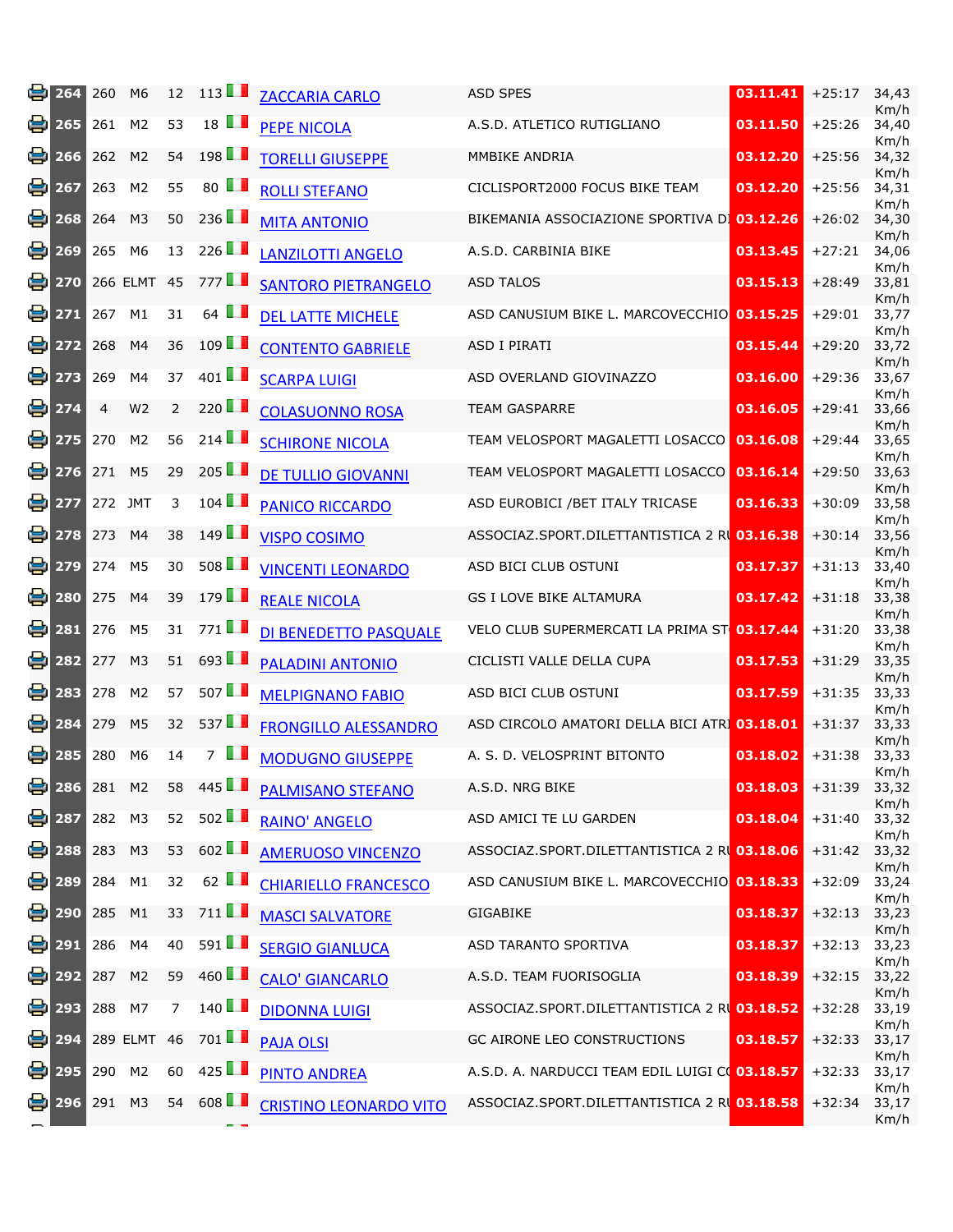| ei | 297                | 292            | M <sub>3</sub> | 55             | 101                   | <b>D'AMICO LUCA</b>         | ASD EUROBICI / BET ITALY TRICASE             | 03.19.07 | $+32:43$ | 33,14<br>Km/h |
|----|--------------------|----------------|----------------|----------------|-----------------------|-----------------------------|----------------------------------------------|----------|----------|---------------|
| 을. | 298                | 293            | M <sub>3</sub> | 56             | 736LL                 | <b>MARRONE GENNARO</b>      | MARRONE ITALIAN BIKE                         | 03.19.11 | $+32:47$ | 33,13<br>Km/h |
| 8  | 299                | 294            | M <sub>2</sub> | 61             | 542                   | <b>DILORENZO ANTONIO</b>    | ASD G.S. PEDALE MASSAFRA                     | 03.19.17 | $+32:53$ | 33,12<br>Km/h |
| 8  | 300                |                | 295 ELMT 47    |                | 218 $\Box$            | <b>MASSARI GIUSEPPE</b>     | U.P.J.TARANTO                                | 03.19.34 | $+33:10$ | 33,07<br>Km/h |
| e  | 301                | 296            | <b>MC</b>      | $\mathbf{1}$   | 56 $\blacksquare$     | <b>STASI DAVIDE VITO</b>    | A.S.D. VELOCLUB MOLFETTA                     | 03.19.48 | $+33:24$ | 33,03<br>Km/h |
| 을  | 302                | 5              | W1             | 3              | 65 $\blacksquare$     | <b>DI NUNNO ROSA</b>        | ASD CANUSIUM BIKE L. MARCOVECCHIO            | 03.20.06 | $+33:42$ | 32,98<br>Km/h |
| e  | 303                | 297            | M4             | 41             | 452 $\blacksquare$    | <b>COSENTINO PAOLO</b>      | A.S.D. TEAM EUROBIKE                         | 03.20.16 | $+33:52$ | 32,96<br>Km/h |
| 8  | 304                | 298            | M <sub>3</sub> | 57             | 720 <b>1</b>          | <b>SCARDIA MARCO</b>        | <b>GSC ARNESANO</b>                          | 03.20.55 | $+34:31$ | 32,85<br>Km/h |
| e  | 305                | 6              | W1             | $\overline{4}$ | 215                   | <b>TARANTINI CINZIA</b>     | TEAM VELOSPORT MAGALETTI LOSACCO             | 03.20.56 | $+34:32$ | 32,84<br>Km/h |
| el | 306                | 299            | M <sub>3</sub> | 58             | 474                   | <b>MICCOLI MASSIMO</b>      | A.S.D. TEAM FUORISOGLIA                      | 03.21.19 | $+34:55$ | 32,78<br>Km/h |
| 을  | 307                | 300            | M <sub>5</sub> | 33             | 751 <b>1</b>          | <b>TAMBURINI MARCELLO</b>   | SQUADRA NON SPECIFICATA                      | 03.21.51 | $+35:27$ | 32,70<br>Km/h |
| 8  | 308                | 301            | M <sub>5</sub> | 34             | 668                   | <b>DE PACE EUGENIO</b>      | CICLISPORT2000 FOCUS BIKE TEAM               | 03.22.07 | $+35:43$ | 32,65<br>Km/h |
| ei | 309                | 302            | M <sub>5</sub> | 35             | 700LL                 | <b>PAJA AGIM</b>            | <b>GC AIRONE LEO CONSTRUCTIONS</b>           | 03.22.08 | $+35:44$ | 32,65<br>Km/h |
| 음  | 310                | 303            | M7             | 8              | 138                   | <b>DELRE DONATO ANTONIO</b> | ASSOCIAZ.SPORT.DILETTANTISTICA 2 RL 03.22.19 |          | $+35:55$ | 32,62<br>Km/h |
| el | 311                | 304            | M1             | 34             | 635                   | <b>CESAREO MICHELE</b>      | AVIS BIKE RUVO                               | 03.22.21 | $+35:57$ | 32,62<br>Km/h |
| el | 312                | 305            | M <sub>3</sub> | 59             | $511$ $\blacksquare$  | <b>ZURLO DONATO</b>         | ASD BICI CLUB OSTUNI                         | 03.22.22 | $+35:58$ | 32,61<br>Km/h |
| e  | 313                | $\overline{7}$ | W1             | 5              | 85 $\blacksquare$     | <b>PELLEGRINO PAOLA</b>     | ASD CICLISTI CAMPI                           | 03.22.50 | $+36:26$ | 32,54<br>Km/h |
|    | <b>e</b> 314       | 306            | M4             | 42             | . .<br>$\overline{4}$ | <b>CAIATI DOMENICO</b>      | A. S. D. VELOSPRINT BITONTO                  | 03.23.13 | $+36:49$ | 32,48<br>Km/h |
| 음  | 315                | 8              | W1             | 6              | 730LL                 | <b>PALADINI ILENIA</b>      | MAGLIANO TEAM                                | 03.23.20 | $+36:56$ | 32,46<br>Km/h |
| 음  | 316                | 307            | M <sub>3</sub> | 60             | $13$ $\blacksquare$   | <b>CASTELLANA GREGORIO</b>  | A.S.D. AMATORI PUTIGNANO                     | 03.23.37 | $+37:13$ | 32,41<br>Km/h |
| 음  | 317                | 308            | M7             | 9              | 612                   | <b>LOZITO LUIGI</b>         | ASSOCIAZ.SPORT.DILETTANTISTICA 2 RL 03.24.10 |          | $+37:46$ | 32,32<br>Km/h |
| 음  | 318                | 309            | M <sub>8</sub> | 3              | 785LL                 | <b>LOOPINTO DONATO</b>      | <b>ASD SPORTOGHETER</b>                      | 03.24.13 | $+37:49$ | 32,32<br>Km/h |
|    | <mark>今</mark> 319 | 310            | M8             | 4              | 59 $\blacksquare$     | <b>FIORE NICOLA</b>         | A.S.DILETTANTISTICA TEAM BARI SPORT 03.24.20 |          | $+37:56$ | 32,30<br>Km/h |
|    | ₩ 320              | 311 M1         |                | 35             | 468                   | <b>LERNA CARMINE</b>        | A.S.D. TEAM FUORISOGLIA                      | 03.25.37 | $+39:13$ | 32,10<br>Km/h |
|    | ⊜ 321              | 312 M6         |                | 15             | $555$ $\blacksquare$  | <b>CAZZATO LUCIANO</b>      | ASD GRUPPO CICL. RUOTA D'ORO                 | 03.26.13 | $+39:49$ | 32,00<br>Km/h |
|    | 鲁322               | 313 MC         |                | $\overline{2}$ | 112                   | <b>GIROLAMO FRANCESCO</b>   | <b>ASD SPES</b>                              | 03.27.19 | $+40:55$ | 31,83<br>Km/h |
|    | ᇦ 323              | 314            | M <sub>6</sub> | 16             | 252 $\blacksquare$    | <b>MANIGRASSO LUIGI</b>     | BIKEMANIA ASSOCIAZIONE SPORTIVA DI 03.27.35  |          | $+41:11$ | 31,79<br>Km/h |
|    | ₩ 324              | 315 M4         |                | 43             | 718                   | <b>MICELLI GIANLUCA</b>     | <b>GSC ARNESANO</b>                          | 03.27.44 | $+41:20$ | 31,77<br>Km/h |
|    | ᇦ 325              | 316 M7         |                | 10             | 770 <b>1</b>          | <b>SPEDICATO LUCIO</b>      | UISP LECCE                                   | 03.27.44 | $+41:20$ | 31,77<br>Km/h |
|    | <mark>今</mark> 326 | 317 M7         |                | 11             | 412                   | <b>IANNONE GIUSEPPE</b>     | A.S. CIVITAS                                 | 03.27.46 | $+41:22$ | 31,77<br>Km/h |
|    | ₩ 327              | 318 M1         |                | 36             | 17 $\blacksquare$     | <b>PIZZUTILO LORENZO</b>    | A.S.D. ATLETICA CASTELLANA FREEDOG 03.27.57  |          | $+41:33$ | 31,74<br>Km/h |
|    | ₩ 328              | 319 M4         |                | 44             | $501$ $\blacksquare$  | <b>MUSCA ANTONIO</b>        | ASD AMICI TE LU GARDEN                       | 03.28.00 | $+41:36$ | 31,73<br>Km/h |
|    | 号 329              | 320            | M6             | 17             | 572                   | NICOLETTI MASSIMO           | ASD MONDOSPORT MELENDUGNO                    | 03.28.05 | $+41:41$ | 31,72<br>Km/h |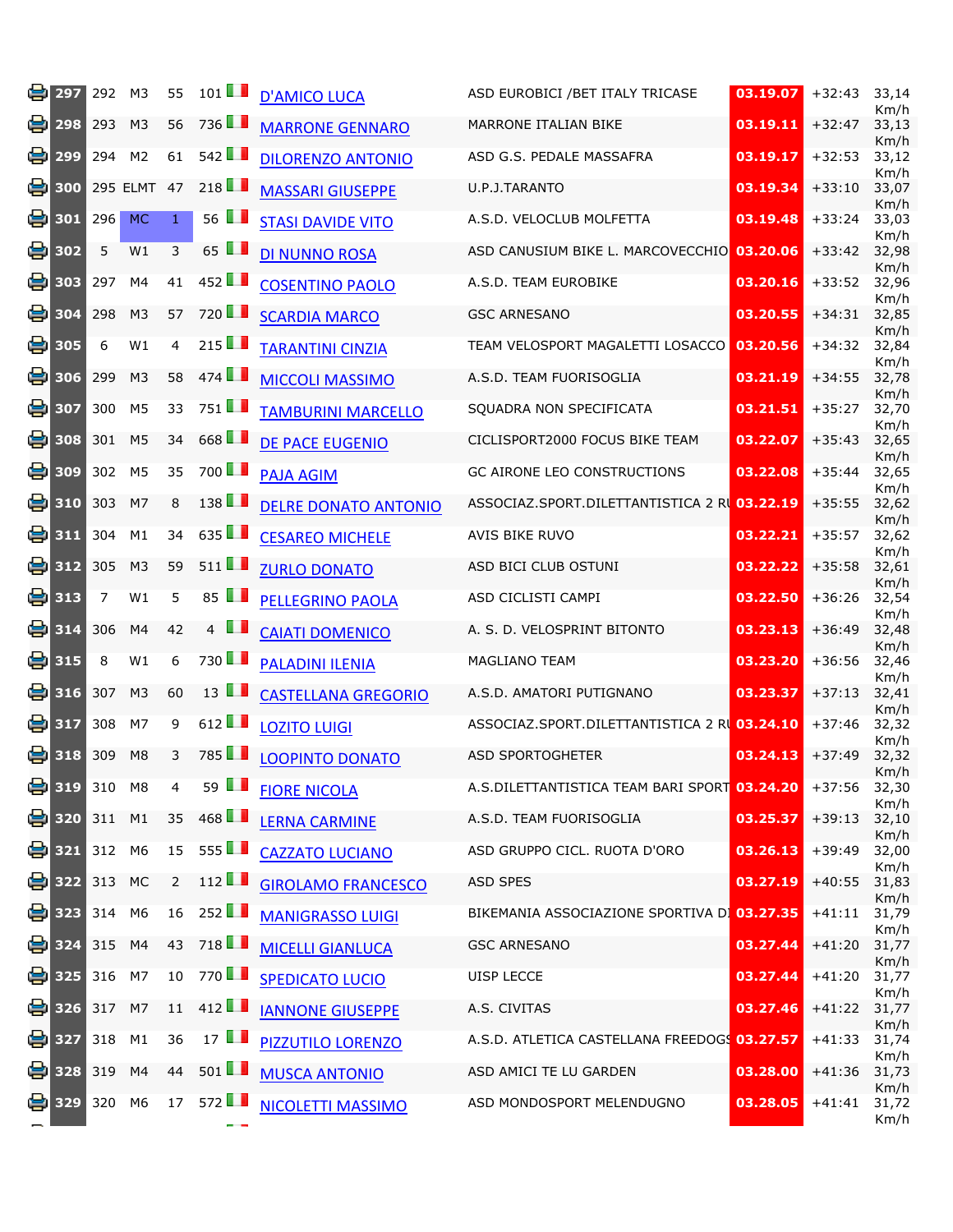| 음  | 330                | 321    | M4             | 45             | 486 <b>T</b>         | <b>CHIRIATTI GIOVANNI MASSIN A.S.D.UNION BIKE</b> |                                              | 03.28.11 | $+41:47$ | 31,70<br>Km/h |
|----|--------------------|--------|----------------|----------------|----------------------|---------------------------------------------------|----------------------------------------------|----------|----------|---------------|
|    | $\bullet$ 331      | 322    | M6             | 18             | 52 $\blacksquare$    | <b>GRILLO CATALDO</b>                             | A.S.D. VELOCLUB MOLFETTA                     | 03.28.14 | $+41:50$ | 31,69<br>Km/h |
| el | 332                | 323    | M1             | 37             | 531                  | <b>COLAIZZO GIUSEPPE</b>                          | ASD CICLO SPORT MODUGNO                      | 03.28.17 | $+41:53$ | 31,69<br>Km/h |
| 음  | 333                | 324    | M <sub>2</sub> | 62             | 457                  | <b>APRILE ANTONIO</b>                             | A.S.D. TEAM FUORISOGLIA                      | 03.28.24 | $+42:00$ | 31,67<br>Km/h |
| 을  | 334                | 325    | M <sub>3</sub> | 61             | 475                  | RIBEZZO COSIMO                                    | A.S.D. TEAM FUORISOGLIA                      | 03.28.25 | $+42:01$ | 31,67<br>Km/h |
| el | 335                | 326    | M <sub>5</sub> | 36             | 487                  | <b>LEZZI QUINTO GIUSEPPE</b>                      | A.S.D.UNION BIKE                             | 03.28.33 | $+42:09$ | 31,65<br>Km/h |
| el | 336                | 327    | M <sub>6</sub> | 19             | 778 <b>1</b>         | <b>IORE JANMARC</b>                               | ASD BICI CLUB OSTUNI                         | 03.28.41 | $+42:17$ | 31,63<br>Km/h |
| e  | 337                | 328    | M4             | 46             | 592                  | <b>CAFARO GIOVANNI</b>                            | ASD TEAM PADRE PIO                           | 03.28.41 | $+42:17$ | 31,63<br>Km/h |
| el | 338                | 329    | M <sub>8</sub> | 5              | 33 $\blacksquare$    | DI BITONTO FRANCESCO                              | A.S.D. S.C.CASAMASSIMA                       | 03.28.41 | $+42:17$ | 31,62<br>Km/h |
|    | 昌 339              | 330    | M3             | 62             | $540$ $\blacksquare$ | <b>SALAMIDA ANTONIO</b>                           | ASD EUROBICI/BETITALY TRICASE                | 03.28.43 | $+42:19$ | 31,62<br>Km/h |
| 음  | 340                | 331    | M <sub>6</sub> | 20             | 506 $\blacksquare$   | <b>MAGLI FRANCESCO</b>                            | ASD BICI CLUB OSTUNI                         | 03.28.44 | $+42:20$ | 31,62<br>Km/h |
| ei | 341                | 332    | M4             | 47             | 571                  | <b>CHIRIATTI SALVATORE</b>                        | ASD MONDOSPORT MELENDUGNO                    | 03.28.57 | $+42:33$ | 31,58<br>Km/h |
| 음  | 342                | 333    | M <sub>5</sub> | 37             | 692                  | <b>PAGANO ALESSANDRO</b>                          | CICLISTI VALLE DELLA CUPA                    | 03.28.58 | $+42:34$ | 31,58<br>Km/h |
| 음  | 343                | 334    | M <sub>5</sub> | 38             | 685 $\blacksquare$   | <b>BISCONTI ANTONIO</b>                           | CICLISTI VALLE DELLA CUPA                    | 03.28.58 | $+42:34$ | 31,58<br>Km/h |
| 음  | 344                | 335    | M <sub>6</sub> | 21             | 695 $\Box$           | <b>SPENNATO LUIGI</b>                             | CICLISTI VALLE DELLA CUPA                    | 03.28.58 | $+42:34$ | 31,58<br>Km/h |
| ei | 345                | 336    | M <sub>2</sub> | 63             | 637                  | <b>VALENTE GIUSEPPE</b>                           | AVIS BIKE RUVO                               | 03.29.01 | $+42:37$ | 31,57<br>Km/h |
| el | 346                | 337    | M1             | 38             | 570 <b>1</b>         | <b>CHIGA ROBERTO</b>                              | ASD MONDOSPORT MELENDUGNO                    | 03.29.04 | $+42:40$ | 31,57<br>Km/h |
| 음  | 347                | 338    | M <sub>5</sub> | 39             | 116                  | <b>APOLLONIO BIAGINO GIUSEP ASD LA TARANTA</b>    |                                              | 03.29.05 | $+42:41$ | 31,57<br>Km/h |
| el | 348                | 339    | M <sub>2</sub> | 64             | $469$ $\blacksquare$ | <b>LONOCE GIOVANNI</b>                            | A.S.D. TEAM FUORISOGLIA                      | 03.29.06 | $+42:42$ | 31,56<br>Km/h |
| ei | 349                | 340    | M <sub>5</sub> | 40             | 535                  | <b>BASILE CELESTIO</b>                            | ASD CIRCOLO AMATORI DELLA BICI ATRI 03.29.08 |          | $+42:44$ | 31,56<br>Km/h |
| el | 350                | 341    | M <sub>4</sub> | 48             | 250                  | <b>CURRI FRANCO</b>                               | ASD CHIALA' CYCLING TEAM LOCOROTO 03.29.10   |          | $+42:46$ | 31,55<br>Km/h |
| 음  | 351                | 342    | M3             | 63             | 712                  | <b>MISURELLI STANISLAO</b>                        | <b>GIGABIKE</b>                              | 03.29.10 | $+42:46$ | 31,55<br>Km/h |
|    | <mark>今</mark> 352 | 343    | M <sub>2</sub> | 65             | 594                  | <b>ORLANDO PIETRO</b>                             | ASD TEAM PADRE PIO                           | 03.29.12 | $+42:48$ | 31,55<br>Km/h |
|    | 号 353              | 344    | M1             | 39             | 707LL                | <b>VITACCA ANGELO</b>                             | <b>GENUSIA BIKE</b>                          | 03.29.16 | $+42:52$ | 31,54<br>Km/h |
|    | $\bullet$ 354      | 345    | M <sub>3</sub> |                | 64 706               | <b>VAVALLO COSIMO</b>                             | <b>GENUSIA BIKE</b>                          | 03.29.16 | $+42:52$ | 31,54<br>Km/h |
|    | <b>e</b> 355       | 346    | M8             | 6              | 611 $\blacksquare$   | <b>LIOTINE VITO</b>                               | ASSOCIAZ.SPORT.DILETTANTISTICA 2 R 03.29.19  |          | $+42:55$ | 31,53<br>Km/h |
|    | 号 356              | 347    | M1             | 40             | 784 <b>1</b>         | POTENZA LEONARDO                                  | ASD A.NARDUCCI                               | 03.29.20 | $+42:56$ | 31,53<br>Km/h |
|    | 号 357              | 348    | M4             | 49             | 471 $\blacksquare$   | <b>MAGRI' COSIMO</b>                              | A.S.D. TEAM FUORISOGLIA                      | 03.29.23 | $+42:59$ | 31,52<br>Km/h |
|    | 号 358              | 349    | M4             | 50             | 204                  | <b>DALESIO PIERFRANCESCO</b>                      | <b>TEAM VELOSPORT MAGALETTI LOSACCO</b>      | 03.29.26 | $+43:02$ | 31,51<br>Km/h |
|    | ⊜ 359              | 350    | M1             | 41             | 741                  | <b>BERGAMOTTA GENNARO</b>                         | POLICORO BIKE                                | 03.29.29 | $+43:05$ | 31,51<br>Km/h |
|    | 号 360              | 9      | W1             | $\overline{7}$ | 482                  | <b>ALABRESE CARMEN</b>                            | A.S.D. TRANCHESE CYCLING                     | 03.29.32 | $+43:08$ | 31,50<br>Km/h |
|    | $\frac{1}{2}$ 361  | 351    | M <sub>3</sub> | 65             | 625 $\Box$           | <b>CHIRIATTI LUCA</b>                             | ASSOCIAZIONE SPORTIVA DILETTANTIS 03.29.36   |          | $+43:12$ | 31,49<br>Km/h |
|    | 号 362              | 352 M3 |                | 66             | 514                  | <b>DECORATO ANASTASIO</b>                         | ASD CANUSIUM BIKE L. MARCOVECCHIO 03.29.46   |          | $+43:22$ | 31,46<br>Km/h |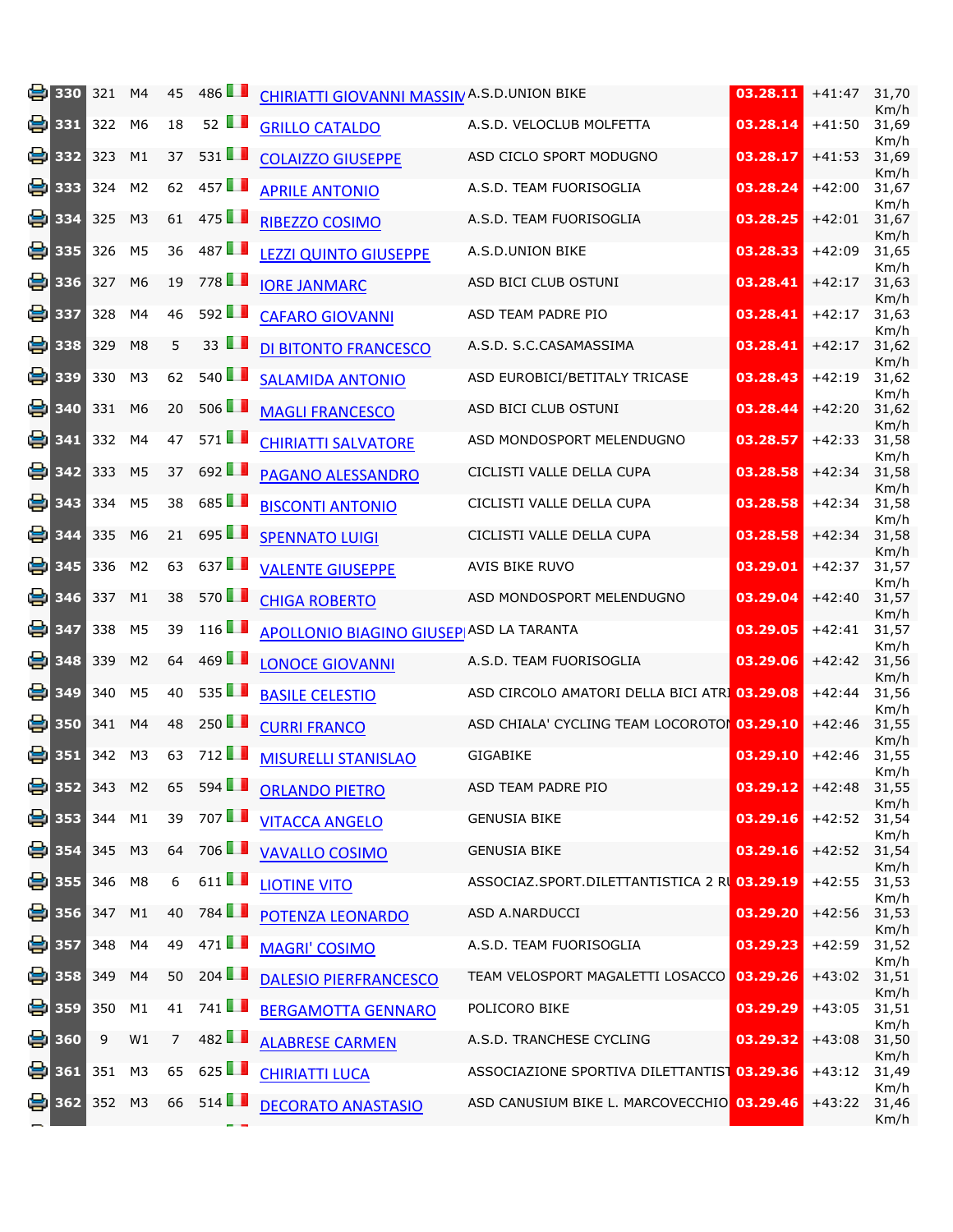| 홍  | 363                | 353    | M <sub>3</sub> | 67             | 470                  | <b>MADAGHIELE SALVATORE</b>                    | A.S.D. TEAM FUORISOGLIA                                             | 03.30.07                   | $+43:43$     | 31,41<br>Km/h |
|----|--------------------|--------|----------------|----------------|----------------------|------------------------------------------------|---------------------------------------------------------------------|----------------------------|--------------|---------------|
| ei | 364                | 354    | M <sub>6</sub> | 22             | 409 $\Box$           | <b>LISI FRANCESCO ANTONIO</b>                  | A. S. D. VELOSPRINT BITONTO                                         | 03.31.06                   | $+44:42$     | 31,26<br>Km/h |
| e  | 365                | 355    | M <sub>3</sub> | 68             | 461 $\blacksquare$   | <b>CAVALLO VINCENZO</b>                        | A.S.D. TEAM FUORISOGLIA                                             | 03.33.46                   | $+47:22$     | 30,87<br>Km/h |
| 을. | 366                | 10     | W1             | 8              | 648 $\Box$           | <b>MATTELICCHIO SERENELLA</b>                  | B'TWIN RACING TEAM DECATHLON ITALI 03.34.19                         |                            | $+47:55$     | 30,80<br>Km/h |
| el | 367                | 356    | M <sub>4</sub> | 51             | 488 <b>1</b>         | <b>PERRONE ALESSANDRO</b>                      | A.S.D.UNION BIKE                                                    | 03.35.36                   | $+49:12$     | 30,61<br>Km/h |
| el | 368                | 357    | M4             | 52             | 596                  | <b>GUERRA CLAUDIO</b>                          | <b>ASD TEKNOBIKE</b>                                                | 03.35.36                   | $+49:12$     | 30,61<br>Km/h |
| e  | 369                | 358    | $\equiv$       | $\mathbf{1}$   | 441 $\blacksquare$   | <b>MAGGIORE ANTONIO</b>                        | A.S.D. MESAGNE ON BIKE                                              | 03.35.36                   | $+49:12$     | 30,61<br>Km/h |
| ei | 370                | 359    | M <sub>8</sub> | $\overline{7}$ | 70 <b>1</b>          | <b>CARPARELLI PASQUALE</b>                     | ASD CHIALA' CYCLING TEAM LOCOROTOI 03.36.20                         |                            | $+49:56$     | 30,51<br>Km/h |
|    | ₩ 371              | 360    | M8             | 8              | 57 $\blacksquare$    | <b>VITUCCI GIUSEPPE</b>                        | A.S.D. VELOCLUB MOLFETTA                                            | 03.36.28                   | $+50:04$     | 30,49<br>Km/h |
|    | 昌 372              | 361    | M <sub>8</sub> | 9              | ш<br>8               | <b>MORETTI ANTONIO</b>                         | A. S. D. VELOSPRINT BITONTO                                         | 03.36.28                   | $+50:04$     | 30,49<br>Km/h |
| 음  | 373                | 362    | M <sub>5</sub> | 41             | 689                  | <b>CARRIERO TONIO</b>                          | CICLISTI VALLE DELLA CUPA                                           | 03.36.57                   | $+50:33$     | 30,42<br>Km/h |
| ei | 374                | 363    | M4             | 53             | 552                  | <b>MELPIGNANO GIUSEPPE</b>                     | ASD GLOBULI ROSSI OSTUNI                                            | 03.37.00                   | $+50:36$     | 30,41<br>Km/h |
|    | ■ 375              | 364    | M <sub>3</sub> | 69             | 436                  | <b>DRAGONE ENRICO</b>                          | A.S.D. G.S.CICLISTICO CERAMICHE & MA 03.37.16                       |                            | $+50:52$     | 30,38<br>Km/h |
| 음  | 376                | 365    | M4             | 54             | 481                  | MARGIOTTA FELICE MAURIZI(A.S.D. TEAM ROAD BIKE |                                                                     | 03.38.26                   | $+52:02$     | 30,21<br>Km/h |
| el | 377                | 366    | M4             | 55             | 748 <b>1</b>         | <b>DESALVE COSIMO</b>                          | SQUADRA NON SPECIFICATA                                             | 03.38.30                   | $+52:06$     | 30,20<br>Km/h |
| 음  | 378                | 367    | M <sub>3</sub> | 70             | 210 $\blacksquare$   | <b>LAGONIGRO PASQUALE</b>                      | TEAM VELOSPORT MAGALETTI LOSACCO                                    | 03.39.52                   | $+53:28$     | 30,02<br>Km/h |
| el | 379                | 368    | M3             | 71             | $\#$ $\blacksquare$  | <b>LAGONIGRO MICHELE</b>                       | <b>GRUPPO SPORTIVO ESERCITO</b>                                     | 03.39.52                   | $+53:28$     | 30,02<br>Km/h |
| el | 380                | 369    | M <sub>3</sub> | 72             | 588 <b>1</b>         | <b>CARLUCCIO LUCIANO</b>                       | ASD TARANTO SPORTIVA                                                | 03.41.40                   | $+55:16$     | 29,77<br>Km/h |
| e  | 381                | 370    | M4             | 56             | 722                  | <b>CARAMIA NICOLA</b>                          | GSC GRECO BENIZIO CISTERNINO                                        | 03.42.04                   | $+55:40$     | 29,72<br>Km/h |
| e  | 382                | 371    | M1             | 42             | 550                  | <b>CISARIA LORENZO</b>                         | ASD GLOBULI ROSSI OSTUNI                                            | 03.42.41                   | $+56:17$     | 29,64<br>Km/h |
| el | 383                | 372    | M3             | 73             | 500 $\blacksquare$   | <b>MANCARELLA SIMONE</b>                       | ASD AMICI TE LU GARDEN                                              | 03.43.25                   | $+57:01$     | 29,54<br>Km/h |
| 음  | 384                | 373    | M <sub>3</sub> | 74             | 745                  | <b>CUPERTINO SILVESTRO</b>                     | R03 SAMMICHELE DI S.C.                                              | 03.43.49                   | $+57:25$     | 29,49<br>Km/h |
|    | 兽 385              | 374    | M3             | 75             | $589$ $\blacksquare$ | <b>MUSCO VITO DOMENICO</b>                     | ASD TARANTO SPORTIVA                                                | 03.44.25                   | +58:01 29,41 | Km/h          |
|    | ₩ 386              | 375 M5 |                | 42             | 485                  | <b>SQUICCIARINI GIUSEPPE</b>                   | A.S.D.TEAM BIKE MATERA                                              | 03.44.29                   | $+58:05$     | 29,40<br>Km/h |
|    | 号 387              | 376 M4 |                | 57             | $549$ $\blacksquare$ | <b>CAVALLO FELICE</b>                          | ASD GLOBULI ROSSI OSTUNI                                            | 03.44.29                   | $+58:05$     | 29,40<br>Km/h |
|    | ● 388              | 377    | M1             | 43             | 581                  | <b>SALVEMINI MICHELE</b>                       | ASD OVERLAND GIOVINAZZO                                             | 03.45.43                   | $+59:19$     | 29,24<br>Km/h |
|    | ᇦ 389              | 11     | W <sub>2</sub> | 3              | $415$ $\blacksquare$ | <b>SPEZIALE LOREDANA</b>                       | A.S. DILETTANTISTICA G.S. MARANGIOL 03.49.39 +01:03:1! 28,74        |                            |              | Km/h          |
|    | 号 390              | 378 M3 |                | 76             | $5$ $\blacksquare$   | <b>GAROFALO EMANUELE</b>                       | A. S. D. VELOSPRINT BITONTO                                         | $03.50.21 + 01:03:5728,65$ |              | Km/h          |
|    | <b>B</b> 391       | 379    | M <sub>3</sub> | 77             | 577                  | <b>KNOLL ARNO</b>                              | ASD OVERLAND GIOVINAZZO                                             | 03.55.35 +01:09:11 28,01   |              | Km/h          |
|    | ⊜ 392              | 380    | M <sub>3</sub> | 78             | 660 $\blacksquare$   | <b>PERRINO CIRO</b>                            | BIKEMANIA ASSOCIAZIONE SPORTIVA D <b>1 03.56.57</b> +01:10:3: 27,85 |                            |              | Km/h          |
|    | 号 393              | 381 M7 |                | 12             | $435$ $\blacksquare$ | <b>VASSALLO GIUSEPPE</b>                       | A.S.D. G.S.CICLISTICO CERAMICHE & MA 03.56.57 +01:10:3: 27,85       |                            |              | Km/h          |
|    | 号 394              | 382 M8 |                | 10             | w<br>9               | <b>MUMMOLO PIETRO</b>                          | A. S. D. VELOSPRINT BITONTO                                         | 03.58.13 +01:11:49 27,70   |              | Km/h          |
|    | <mark>鲁</mark> 395 | 383 M5 |                | 43             | 426                  | <b>PISCITELLI MICHELE</b>                      | A.S.D. A. NARDUCCI TEAM EDIL LUIGI CO 03.59.15 +01:12:51 27,59      |                            |              | Km/h          |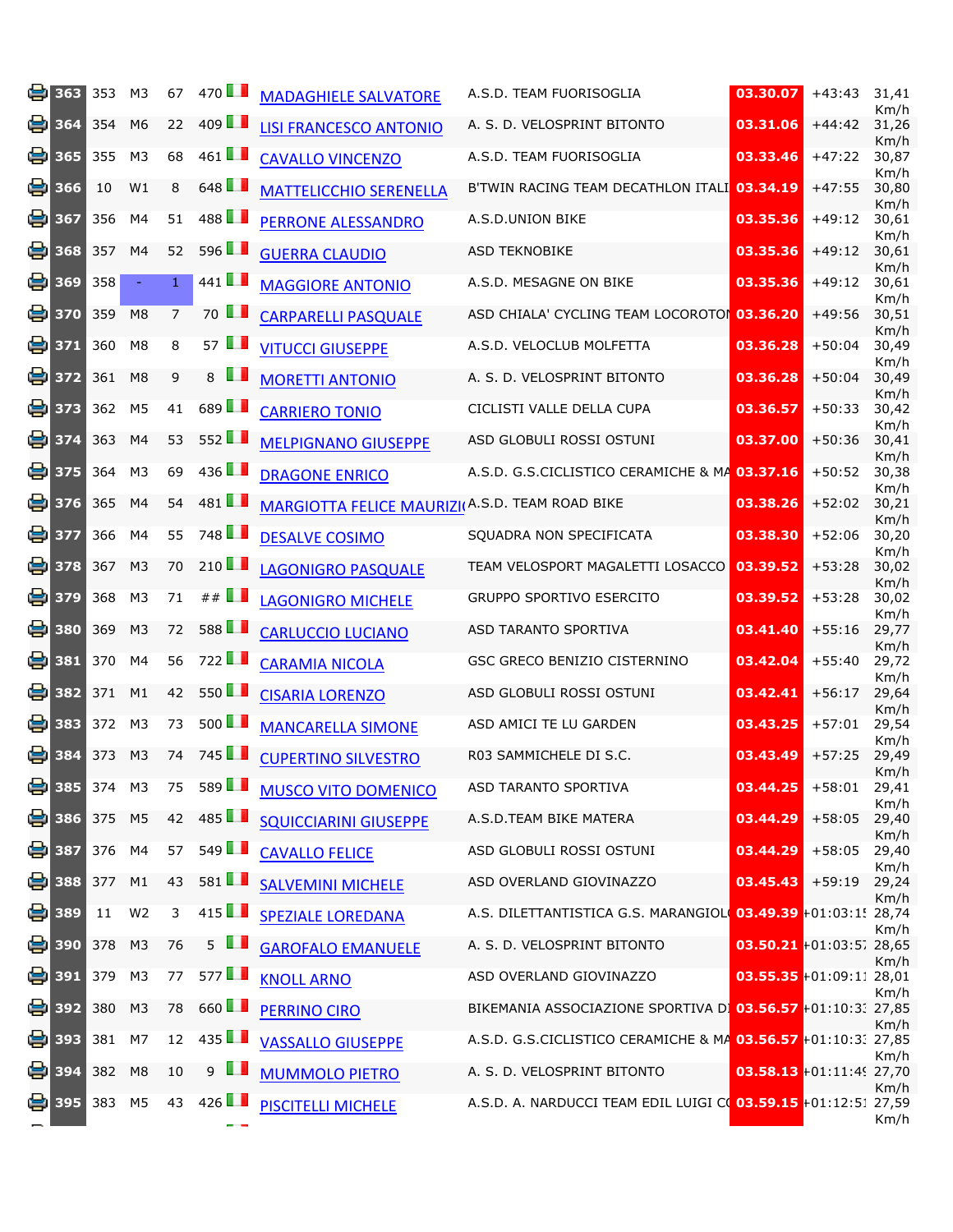| e. | 396               | 384                   | M <sub>5</sub> | 44             | 87 $\blacksquare$    | <b>DEL ZOTTI VITO</b>       | ASD CICLO SPORT MODUGNO                                                               |                            | 04.03.25 +01:17:01 27,11    | Km/h |
|----|-------------------|-----------------------|----------------|----------------|----------------------|-----------------------------|---------------------------------------------------------------------------------------|----------------------------|-----------------------------|------|
| e. | 397               | 12                    | W1             | 9              | 148                  | <b>TRIBUZIO ROSSELLA</b>    | ASSOCIAZ.SPORT.DILETTANTISTICA 2 R 04.03.57 +01:17:3: 27,05                           |                            |                             | Km/h |
| e. | 398               | 385                   | M7             | 13             | 37 $\blacksquare$    | <b>RUSSO CARLO</b>          | A.S.D. TEAM AURISPA & C.                                                              |                            | 04.04.13 +01:17:49 27,02    | Km/h |
| e, | 399               | 386                   | M <sub>3</sub> | 79             | 560LL                | <b>LETTERE PIERLUIGI</b>    | <b>ASD I PIRATI</b>                                                                   |                            | $04.04.26 + 01:18:0227,00$  | Km/h |
| 8  | 400               | 387                   | M <sub>3</sub> | 80             | 578 <b>1</b>         | <b>MARINO SEBASTIANO</b>    | ASD OVERLAND GIOVINAZZO                                                               |                            | 04.05.50 +01:19:26 26,85    | Km/h |
| e  | 401               |                       | 388 ELMT       | 48             | 624                  | <b>MANCINI PASQUALE</b>     | ASSOCIAZIONE NAZIONALE BERSAGLIER 04.05.53 +01:19:29 26,84                            |                            |                             | Km/h |
| e  | 402               | 389                   | M <sub>8</sub> | 11             | $609$ $\blacksquare$ | <b>DEL RE GIAMBATTISTA</b>  | ASSOCIAZ.SPORT.DILETTANTISTICA 2 R 04.06.19 +01:19:5! 26,79                           |                            |                             | Km/h |
| e  | 403               | 390                   | M <sub>5</sub> | 45             | 600 $\Box$           | DE COSMIS FRANCESCO         | ASS. SPORT. DILETTANTISTICA POL.VA \ 04.06.19 +01:19:5! 26,79                         |                            |                             | Km/h |
| 8  | 404               | 391                   | M1             | 44             | 623                  | <b>LALUZ AARON PAUL</b>     | ASSOCIAZIONE NAZIONALE BERSAGLIER 04.06.25 +01:20:01 26,78                            |                            |                             | Km/h |
| e  | 405               | 392                   | M7             | 14             | 580 LL               | <b>MINERVINI STEFANO</b>    | ASD OVERLAND GIOVINAZZO                                                               |                            | $04.06.52 + 01:20:28$ 26,73 | Km/h |
| e  | 406               | 393                   | M <sub>3</sub> | 81             | 653                  | <b>TOTISCO FABRIZIO</b>     | B'TWIN RACING TEAM DECATHLON ITALI 04.08.13 +01:21:49 26,59                           |                            |                             | Km/h |
| 8  | 407               | 394                   | M <sub>3</sub> | 82             | 639                  | <b>CALVO GIULIO</b>         | B'TWIN RACING TEAM DECATHLON ITALI 04.08.13 +01:21:49 26,59                           |                            |                             | Km/h |
| 8  | 408               | 395                   | M <sub>3</sub> | 83             | $534$ $\blacksquare$ | <b>PAVIA TOMMASO</b>        | ASD CICLO SPORT MODUGNO                                                               |                            | 04.09.54 +01:23:3( 26,41    | Km/h |
| e  | 409               | 13                    | W <sub>2</sub> | $\overline{4}$ | $11$ $\blacksquare$  | <b>TERLIZZI GRAZIA</b>      | A. S. D. VELOSPRINT BITONTO                                                           |                            | 04.09.56 +01:23:32 26,41    | Km/h |
|    | $\bullet$ 410     | 396                   | M4             | 58             | 782 <b>1</b>         | <b>DI SANTO FRANCESCO</b>   | ASD TEAM BIKE EVOLUTION                                                               |                            | $04.11.27 + 01:25:0226,25$  | Km/h |
| e  | 411               | 397                   | M <sub>5</sub> | 46             | $150$ $\Box$         | <b>VITULLI LEONARDO</b>     | ASSOCIAZ.SPORT.DILETTANTISTICA 2 R 04.12.24 +01:26:0( 26,15                           |                            |                             | Km/h |
| e. | 412               | 398                   | M1             | 45             | 616                  |                             | SPILOTROS FRANCESCO LUCI/ASSOCIAZ.SPORT.DILETTANTISTICA 2 RI 04.15.35 +01:29:11 25,82 |                            |                             | Km/h |
|    | $\frac{1}{2}$ 413 | 399                   | M <sub>4</sub> | 59             | 607 $\blacksquare$   | <b>CONTESSA ROBERTO</b>     | ASSOCIAZ.SPORT.DILETTANTISTICA 2 R 04.15.35 +01:29:11 25,82                           |                            |                             | Km/h |
| е. | 414               | 400                   | M7             | 15             | 146                  | <b>ROMITO ANTONIO</b>       | ASSOCIAZ.SPORT.DILETTANTISTICA 2 RL 04.15.35 +01:29:11 25,82                          |                            |                             | Km/h |
| 을. | 415               | 401                   | M <sub>5</sub> | 47             | $551$ $\blacksquare$ | <b>LONGO ANTONIO</b>        | ASD GLOBULI ROSSI OSTUNI                                                              | 04.21.12 +01:34:48 25,27   |                             | Km/h |
| 9  | 416               | 402                   | M1             | 46             | 253                  | <b>LUPARELLI FABIO</b>      | ASSOCIAZ.SPORT.DILETTANTISTICA 2 RI 04.23.05 +01:36:41 25,09                          |                            |                             | Km/h |
|    | $\bullet$ 417     | 403                   | M3             | 84             | 604                  | <b>BRAIONE PASQUALE</b>     | ASSOCIAZ.SPORT.DILETTANTISTICA 2 RI 04.25.59 +01:39:3! 24,81                          |                            |                             | Km/h |
|    |                   | $\frac{1}{2}$ 418 404 | M <sub>3</sub> |                | 85 651               | <b>STABILE MAURO</b>        | B'TWIN RACING TEAM DECATHLON ITALI 04.26.00 +01:39:36 24,81                           |                            |                             | Km/h |
|    | 兽 419             | 405                   | M6             | 23             | 576                  | DI GIOVANNI RICCARDO        | ASD OVERLAND GIOVINAZZO                                                               | $04.28.26 + 01:42:0224,59$ |                             | Km/h |
|    | 号 420             | 406 M1                |                |                | 47 603               | <b>BELLANTUONO VINCENZO</b> | ASSOCIAZ.SPORT.DILETTANTISTICA 2 RL 04.31.10 +01:44:46 24,34                          |                            |                             | Km/h |
|    | <b>P</b> 421      | 407                   | M <sub>3</sub> | 86             | 618 $\blacksquare$   | <b>SUSCA DOMENICO</b>       | ASSOCIAZ.SPORT.DILETTANTISTICA 2 R 04.31.12 +01:44:48 24,34                           |                            |                             | Km/h |
|    | 를 422             | 408                   | M <sub>3</sub> | 87             | 532                  | <b>DELL'AQUILA NICOLO</b>   | ASD CICLO SPORT MODUGNO                                                               |                            | $04.33.48 + 01:47:2424,10$  | Km/h |
|    | 兽 423             | 409                   | M <sub>3</sub> | 88             | $533$ $\blacksquare$ | <b>MAGLIETTI GIOVANNI</b>   | ASD CICLO SPORT MODUGNO                                                               |                            | $04.33.48 + 01:47:2424,10$  | Km/h |
|    | $\bullet$ 424     | 410 M6                |                |                | 24 573               | <b>BREGLIA FABRIZIO</b>     | ASD OVERLAND GIOVINAZZO                                                               |                            | 04.38.59 +01:52:3! 23,66    | Km/h |
|    | ed 425            | 411 M2                |                | 66             | $15$ $\blacksquare$  | <b>PALAZZO VITO</b>         | A.S.D. AMATORI PUTIGNANO                                                              | 04.39.00 + 01:52:36 23,65  |                             | Km/h |